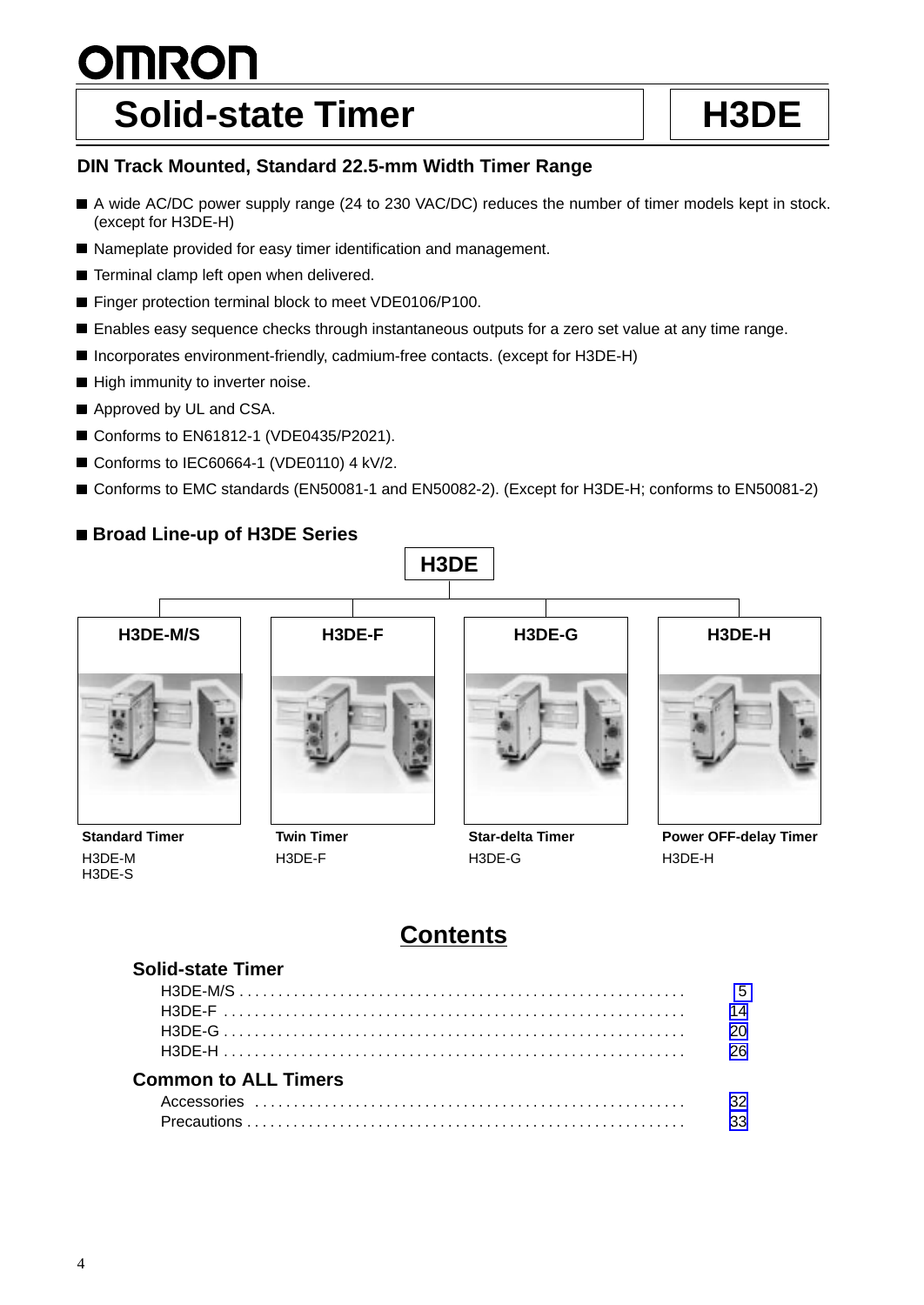# <span id="page-1-0"></span>**OMRON**

## **Solid-state Multi-functional Timer** | H3DE-M/-S

- Eight operating modes (H3DE-M) and four operating modes (H3DE-S) cover a wide range of applications.
- Programmable contact enables the building of a self-holding relay circuit (- $\square$ 2 models).
- A wide time setting range of 0.10 s to 120 h.



#### R **C**  $C<sub>f</sub>$

## Ordering Information

| Supply voltage   | <b>Control output</b>                                                                                                    | Model                      |                      |
|------------------|--------------------------------------------------------------------------------------------------------------------------|----------------------------|----------------------|
|                  |                                                                                                                          | <b>Multi-function type</b> | <b>Standard type</b> |
| 24 to 230 VAC/DC | Contact output: DPDT (time-limit output SPDT and<br>switchable SPDT (time-limit $\leftarrow \rightarrow$ instantaneous)) | H3DE-M2                    | H3DE-S2              |
|                  | Contact output: SPDT (time-limit output SPDT)                                                                            | H3DE-M1                    | H3DE-S1              |

## **Model Number Legend**



- 1. M: Multi-function type
	- S: Standard type
- 2. 2: DPDT
	- 1: SPDT

## **Accessories (Order Separately)**

| <b>Mounting Track</b> | 50 cm (l) $\times$ 7.3 mm (t) | PFP-50N          |
|-----------------------|-------------------------------|------------------|
|                       | 1 m (l) x 7.3 mm (t)          | <b>PFP-100N</b>  |
|                       | 1 m (l) $\times$ 16 mm (t)    | <b>PFP-100N2</b> |
| <b>End Plate</b>      | PFP-M                         |                  |
| <b>Spacer</b>         | PFP-S                         |                  |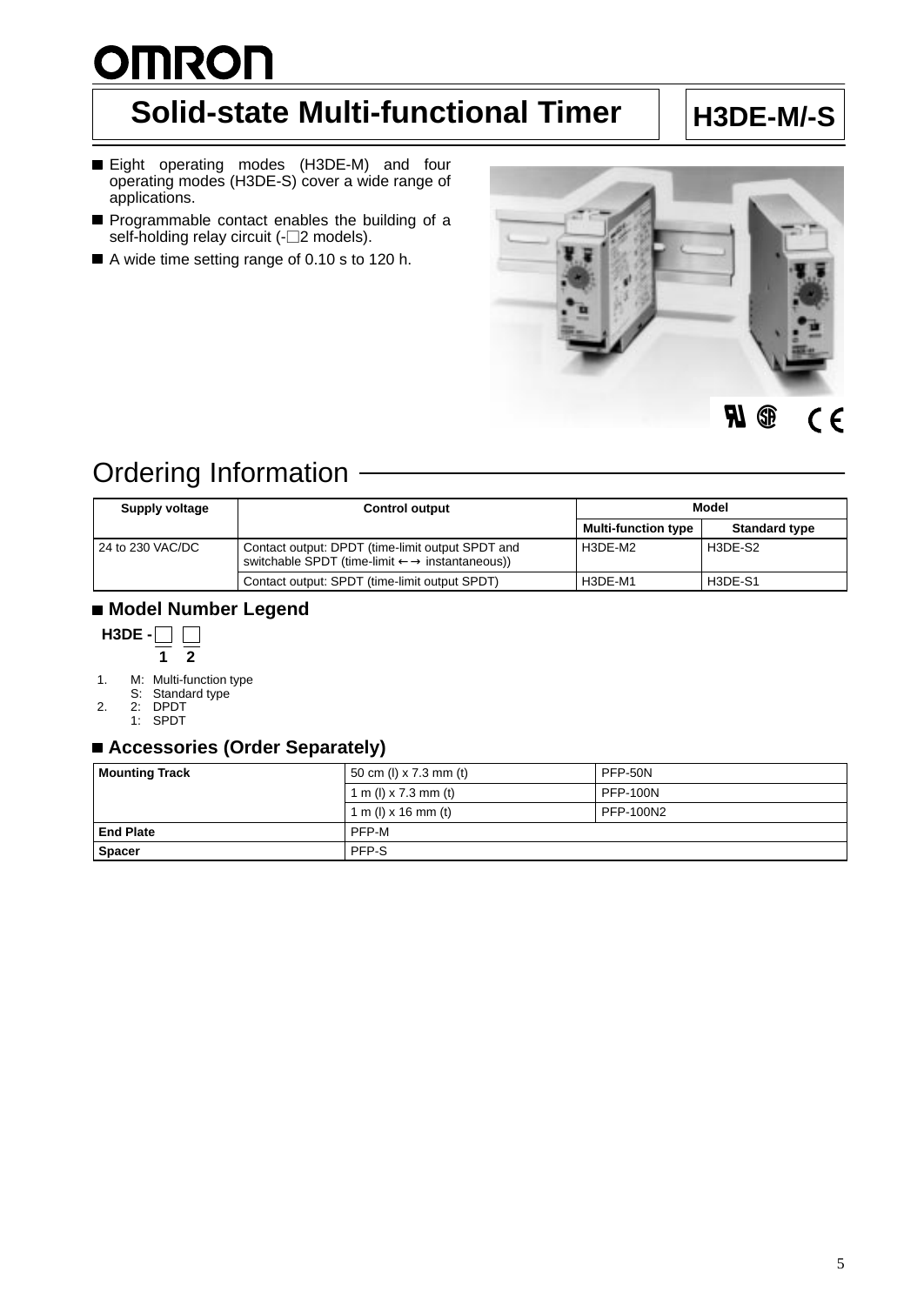## Specifications -

## **General**

| Item                                | H3DE-M2                                                                                                                                                                                                                                                              | H3DE-M1     | <b>H3DE-S2</b>                                                             | <b>H3DE-S1</b> |
|-------------------------------------|----------------------------------------------------------------------------------------------------------------------------------------------------------------------------------------------------------------------------------------------------------------------|-------------|----------------------------------------------------------------------------|----------------|
| <b>Operating mode</b>               | ON-delay (Signal or Power)<br>А:<br>Flicker OFF start (Signal or Power)<br>B:<br>B2: Flicker ON start (Signal or Power)<br>Signal ON/OFF-delay<br>Signal OFF-delay<br>D:<br>Interval (Signal or Power)<br>E:<br>G: Signal ON/OFF-delay<br>One-shot (Signal or Power) |             | ON-delay<br>А:<br>B2: Flicker ON start<br>Interval<br>E:<br>One-shot<br>J. |                |
| <b>Terminal block</b>               | Clamps two 2.5 mm <sup>2</sup> max. bar terminals without sleeves.                                                                                                                                                                                                   |             |                                                                            |                |
| Terminal screw tightening<br>torque | 0.98 N • m max. {approx. 10 kgf • cm max.}                                                                                                                                                                                                                           |             |                                                                            |                |
| Input type                          | Voltage input                                                                                                                                                                                                                                                        |             |                                                                            |                |
| Output type                         | Relay: DPDT                                                                                                                                                                                                                                                          | Relay: SPDT | Relay: DPDT                                                                | Relay: SPDT    |
| <b>Mounting method</b>              | DIN track mounting                                                                                                                                                                                                                                                   |             |                                                                            |                |
| <b>Attachment</b>                   | Nameplate                                                                                                                                                                                                                                                            |             |                                                                            |                |
| <b>Approved standards</b>           | UL508, CSA 22.2 No.14<br>Conforms to EN61812-1 (VDE0435/P2021), IEC60664-1 (VDE0110) 4 kV/2, VDE0106/P100<br>Conforms to IEC60947-5-1 (AC-13; 250 V 5A/AC-15; 250 V 3 A/DC-13; 30 V 0.1 A)<br>Conforms to EN50081-1 and EN50082-2                                    |             |                                                                            |                |

## **Time Ranges**

| Time scale display | Time unit display |                |              |                 |
|--------------------|-------------------|----------------|--------------|-----------------|
|                    | sec               | min            | hrs          | 10 <sub>h</sub> |
| $\times 0.1$       | 0.1 to 1.2 s      | 0.1 to 1.2 min | 0.1 to 1.2 h | 1 to 12 h       |
| l x 1              | 1 to 12 s         | 1 to 12 min    | 1 to 12 h    | 10 to 120 h     |

**Note:** When the main dial is set to "0" for all settings, the output will operate instantaneously.

### **Ratings**

| Rated supply voltage<br>(see notes 1 and 2) |                | 24 to 230 VAC/DC (50/60 Hz)                                                                                                                                                                                  |
|---------------------------------------------|----------------|--------------------------------------------------------------------------------------------------------------------------------------------------------------------------------------------------------------|
| Operating voltage range                     |                | 85% to 110% of rated supply voltage                                                                                                                                                                          |
| <b>Power reset</b>                          |                | Minimum power-off time: 0.1 s                                                                                                                                                                                |
| <b>Reset voltage</b>                        |                | 2.4 VAC/DC max.                                                                                                                                                                                              |
| <b>Power</b><br>consumption                 | H3DE-M1        | AC: approx. 4.3 VA (2.2 W) at 230 VAC<br>DC: approx. 0.7 W at 24 VDC                                                                                                                                         |
| (see note 3)                                | H3DE-M2        | AC: approx. 4.8 VA (2.4 W) at 230 VAC<br>DC: approx. 1.0 W at 24 VDC                                                                                                                                         |
|                                             | <b>H3DE-S1</b> | AC: approx. 2.7 VA (1.6 W) at 230 VAC<br>DC: approx. 0.7 W at 24 VDC                                                                                                                                         |
|                                             | <b>H3DE-S2</b> | AC: approx. 3.2 VA (1.9 W) at 230 VAC<br>DC: approx. 1.0 W at 24 VDC                                                                                                                                         |
| <b>Voltage input</b>                        |                | Max. permissible capacitance between input lines (terminals B1 and A2): 2000 pF<br>Load connectable in parallel with inputs (terminals B1 and A2)<br>H-level: 20.4 to 253 VAC/DC<br>L-level: 0 to 2.4 VAC/DC |
| <b>Control output</b>                       |                | Contact output: 5 A at 250 VAC with resistive load ( $cos\phi = 1$ )<br>5 A at 30 VDC with resistive load ( $cos\phi = 1$ )                                                                                  |
| <b>Ambient temperature</b>                  |                | Operating: $-10^{\circ}$ C to 55 $^{\circ}$ C (with no icing)<br>Storage: $-25^{\circ}$ C to 65 $^{\circ}$ C (with no icing)                                                                                 |
| <b>Ambient humidity</b>                     |                | Operating: 35% to 85%                                                                                                                                                                                        |

**Note:** 1. DC ripple rate: 20% max.

2. Since an inrush current of 0.25 A will occur when using the power supply voltage at 24 VDC, pay careful attention when turning on or off the power supply to the Timer with a solid-state output such as a sensor.

3. The power consumption is for mode A after the Timer counts the time-up time and for the AC input at 50 Hz. The power consumption of the H3DE-M includes the input circuit with the B1 and A1 terminals short-circuited.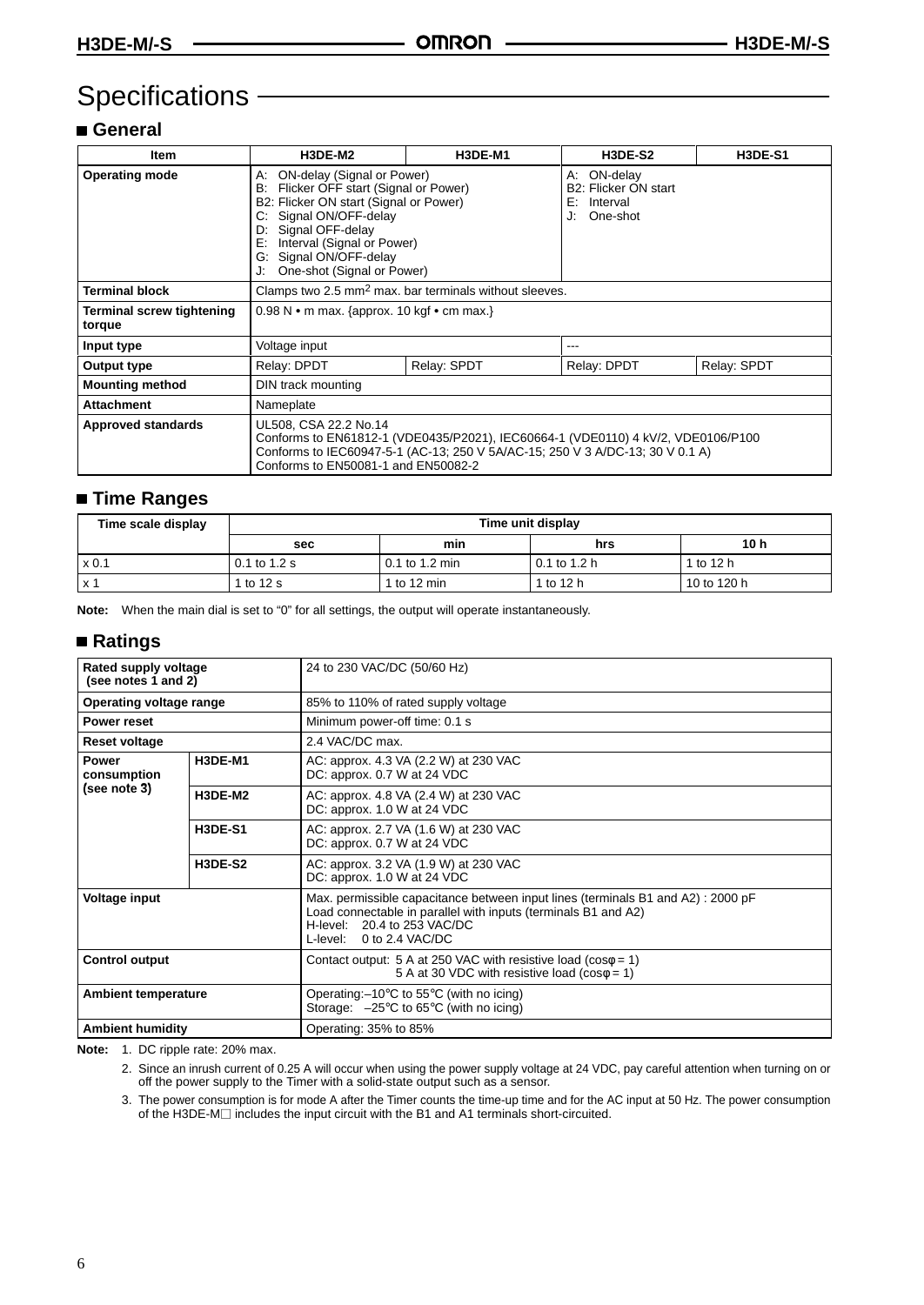## **Characteristics**

| Accuracy of operating time   | $\pm$ 1% max. of FS ( $\pm$ 1% $\pm$ 10 ms max. at 1.2-s range) (see note 1)                                                                                                                                                                                                                                                                                                                                                                                                                                                                                                                                                                                                                                                   |  |  |
|------------------------------|--------------------------------------------------------------------------------------------------------------------------------------------------------------------------------------------------------------------------------------------------------------------------------------------------------------------------------------------------------------------------------------------------------------------------------------------------------------------------------------------------------------------------------------------------------------------------------------------------------------------------------------------------------------------------------------------------------------------------------|--|--|
| <b>Setting error</b>         | $\pm$ 10% $\pm$ 50 ms max. of FS (see note 1)                                                                                                                                                                                                                                                                                                                                                                                                                                                                                                                                                                                                                                                                                  |  |  |
| <b>Signal input time</b>     | 50 ms min. (see note 1)                                                                                                                                                                                                                                                                                                                                                                                                                                                                                                                                                                                                                                                                                                        |  |  |
| Influence of voltage         | $\pm 0.5\%$ max. of FS ( $\pm 0.5\%$ $\pm 10$ ms max. at 1.2-s range)                                                                                                                                                                                                                                                                                                                                                                                                                                                                                                                                                                                                                                                          |  |  |
| Influence of temperature     | $\pm 2\%$ max. of FS ( $\pm 2\% \pm 10$ ms max. at 1.2-s range)                                                                                                                                                                                                                                                                                                                                                                                                                                                                                                                                                                                                                                                                |  |  |
| <b>Insulation resistance</b> | 100 M $\Omega$ min. at 500 VDC                                                                                                                                                                                                                                                                                                                                                                                                                                                                                                                                                                                                                                                                                                 |  |  |
| Dielectric strength          | Between current-carrying metal parts and exposed non-current-carrying metal parts:<br>2.000 VAC for 1 min.<br>Between control output terminals and operating circuit: 2,000 VAC for 1 min.<br>Between contacts of different polarities: 2,000 VAC for 1 min.<br>Between contacts not located next to each other: 1,000 VAC for 1 min.                                                                                                                                                                                                                                                                                                                                                                                          |  |  |
| <b>Vibration resistance</b>  | Malfunction: 0.5-mm single amplitude at 10 to 55 Hz<br>Destruction: 0.75-mm single amplitude at 10 to 55 Hz                                                                                                                                                                                                                                                                                                                                                                                                                                                                                                                                                                                                                    |  |  |
| <b>Shock resistance</b>      | Malfunction: 100 m/s <sup>2</sup> (approximately 10G)<br>Destruction: 1,000 m/s <sup>2</sup> (approximately 100G)                                                                                                                                                                                                                                                                                                                                                                                                                                                                                                                                                                                                              |  |  |
| <b>Contact material</b>      | AGNi+gold plating (Use the G6RN-1 at 12 VDC.)                                                                                                                                                                                                                                                                                                                                                                                                                                                                                                                                                                                                                                                                                  |  |  |
| Impulse withstand voltage    | 3 kV (between power terminals)<br>4.5 kV (between current-carrying metal parts and exposed non-current-carrying metal parts)                                                                                                                                                                                                                                                                                                                                                                                                                                                                                                                                                                                                   |  |  |
| Noise immunity               | Square-wave noise generated by noise simulator (pulse width: 100 ns/1 us, 1-ns rise) ±1.5 kV                                                                                                                                                                                                                                                                                                                                                                                                                                                                                                                                                                                                                                   |  |  |
| <b>Static immunity</b>       | Malfunction: 4 kV<br>Destruction: 8 kV                                                                                                                                                                                                                                                                                                                                                                                                                                                                                                                                                                                                                                                                                         |  |  |
| Life expectancy              | 10 million operations min. (under no load at 1,800 operations/h)<br>Mechanical:<br>100,000 operations min. (5 A at 250 VAC, resistive load at 360 operations/h)<br>Electrical:<br>(see note 2)                                                                                                                                                                                                                                                                                                                                                                                                                                                                                                                                 |  |  |
| <b>EMC</b>                   | EN50081-1<br>(EMI):<br>Emission Enclosure:<br>EN55022 class B<br>Emission AC Mains:<br>EN55022 class B<br>Harmonic Current:<br>EN61000-3-2<br>Voltage Fluctuation and Flickering:<br>EN61000-3-3<br>(EMS).<br>EN50082-2<br>Immunity ESD:<br>EN61000-4-2:4 kV contact discharge (level 2)<br>8 kV air discharge (level 3)<br>Immunity RF-interference from AM Radio Waves:<br>ENV50140:<br>10 V/m (80 MHz to 1 GHz) (level 3)<br>Immunity RF-interference from Pulse-modulated Radio Waves:<br>ENV50204:<br>10 V/m (900 $\pm$ 5 MHz) (level 3)<br>Immunity Conducted Disturbance:<br>10 V (0.15 to 80 MHz) (level 3)<br>ENV50141:<br>Immunity Burst:<br>EN61000-4-4:2 kV power line (level 3)<br>2 kV I/O signal line (level 4) |  |  |
| <b>Enclosure rating</b>      | IP30 (Terminal block: IP20)                                                                                                                                                                                                                                                                                                                                                                                                                                                                                                                                                                                                                                                                                                    |  |  |
| Weight                       | 120 <sub>g</sub>                                                                                                                                                                                                                                                                                                                                                                                                                                                                                                                                                                                                                                                                                                               |  |  |

Note: 1. With the H3DE-M<sub>,</sub> if the voltage exceeds 26.4 VAC/DC, the following hold at signal OFF for C, D, and G modes: Accuracy of operating time: ±1% ±50 ms max. at 1.2-s range Setting error: ±10% +100/–50 ms max. Signal input time: 100 ms min.

2. For reference : A maximum current of 0.15 A can be switched at 125 VDC (cosφ=1). A maximum current of 0.1 A can be switched if L/R is 7 ms. In both cases, a life of 100,000 operations can be expected. The minimum applicable load is 10 mA at 5 VDC (failure level: P).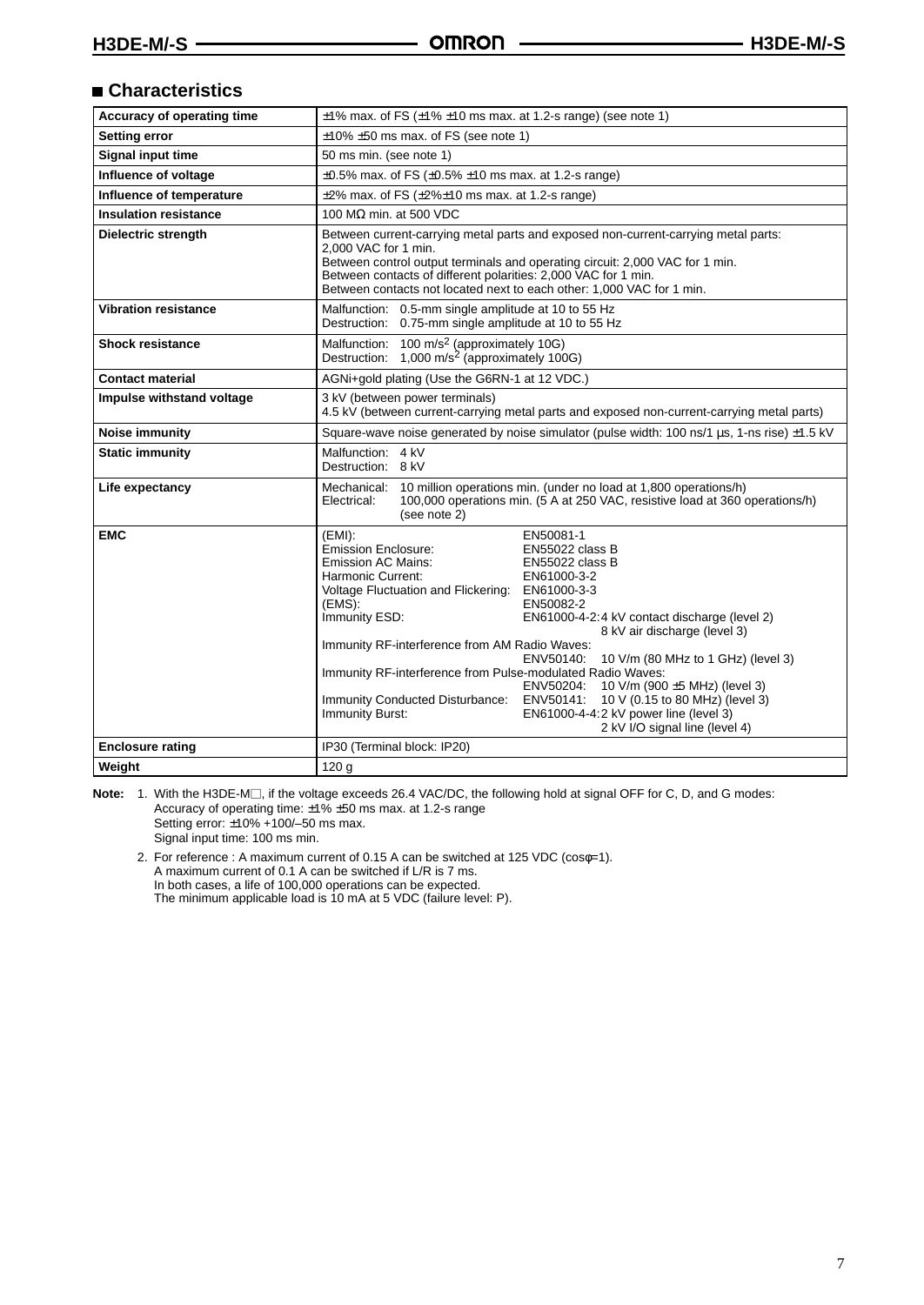## Nomenclature -



## **Operation**

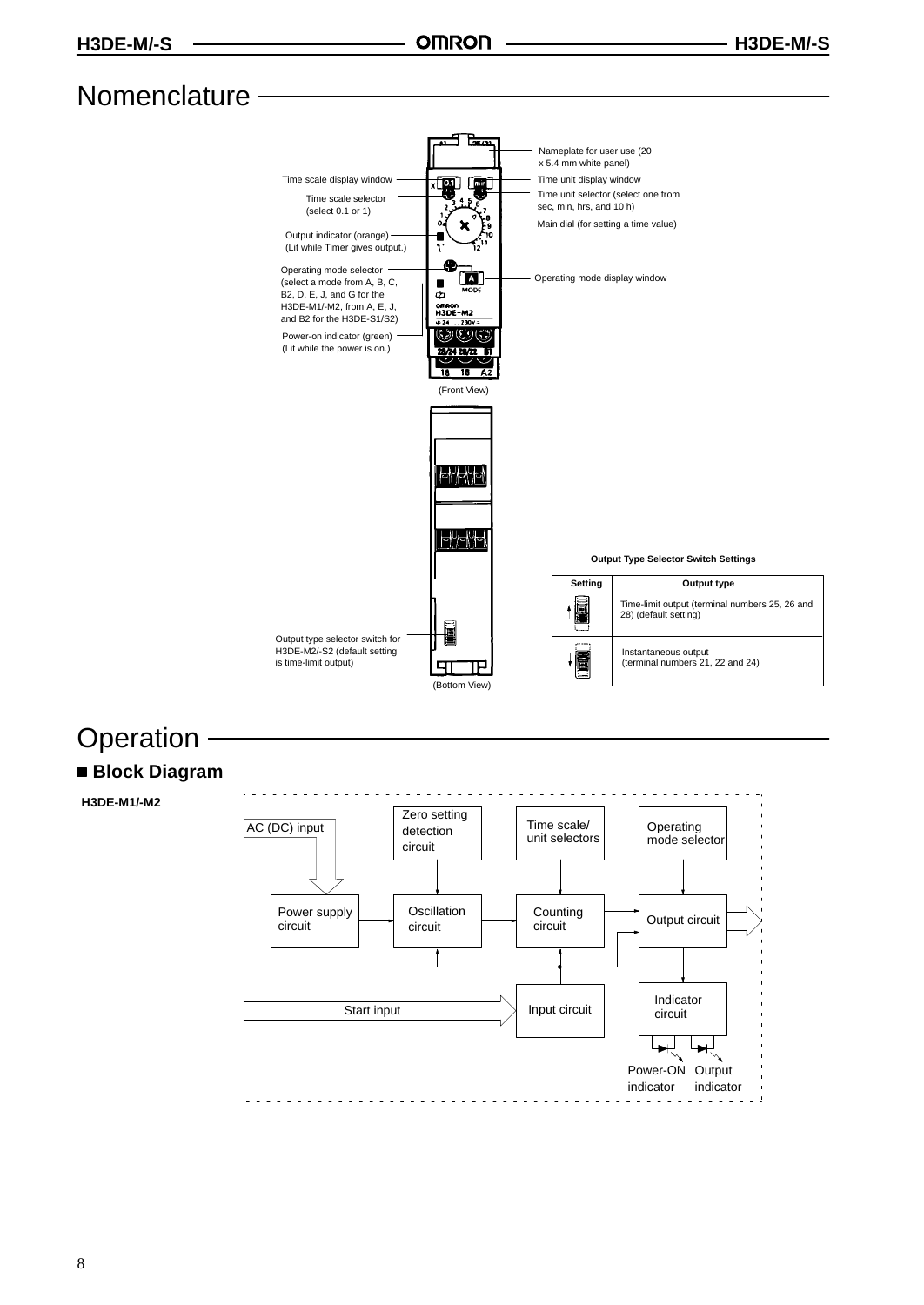#### **H3DE-S1/-S2**



#### **I/O Functions**

|        | ltem                  | <b>H3DE-M1/-M2</b>                                                                                        | <b>H3DE-S1/-S2</b>                                                                                       |
|--------|-----------------------|-----------------------------------------------------------------------------------------------------------|----------------------------------------------------------------------------------------------------------|
| Input  | <b>Start</b>          | Starts operation.                                                                                         | No input is available.                                                                                   |
| Output | <b>Control output</b> | Outputs are turned ON according to designated<br>output mode when preset value is reached. (See<br>note.) | Outputs are turned ON according to designated<br>output mode when preset value is reached. (see<br>note. |

Note: When the output type selector switch on the bottom of the Timer is set to the instantaneous side, the relay R2 (terminal numbers 21/25, 22/26, and 24/28) becomes an instantaneous contact and turns ON/OFF in synchronization with the changes in the power supply.

#### ■ Basic Operation

#### **Setting of Selector**

The selectors can be turned clockwise and counterclockwise to select the desired time unit, time scale, or operating mode.

Each selector has a snap mechanism that secures the selector at a given position. Set the selector at a position at which it is secured. Do not set it midway between two securing positions or a malfunction could result from improper setting.

#### **Selection of Time Unit and Time Scale**

The desired time unit (s, m, h, or 10h) can be displayed in the time unit display window above the time setting dial by turning the time unit selector located at the upper right corner of the front panel. Time scale (0.1 or 1) is selected with the time scale selector at the upper left corner of the front panel, it appears in the time scale display window above the selector.





#### **Selection of Operating Mode**

The H3DE-M/-S can be set to any one of the operating modes A to J. Turn the operating mode selector with a screwdriver until the desired operating mode (A, B, C, B2, D, E, J, or G for the H3DE-M and A, E, J, or B2 for the H3DE-S) appears in the operating mode display window located below the selector.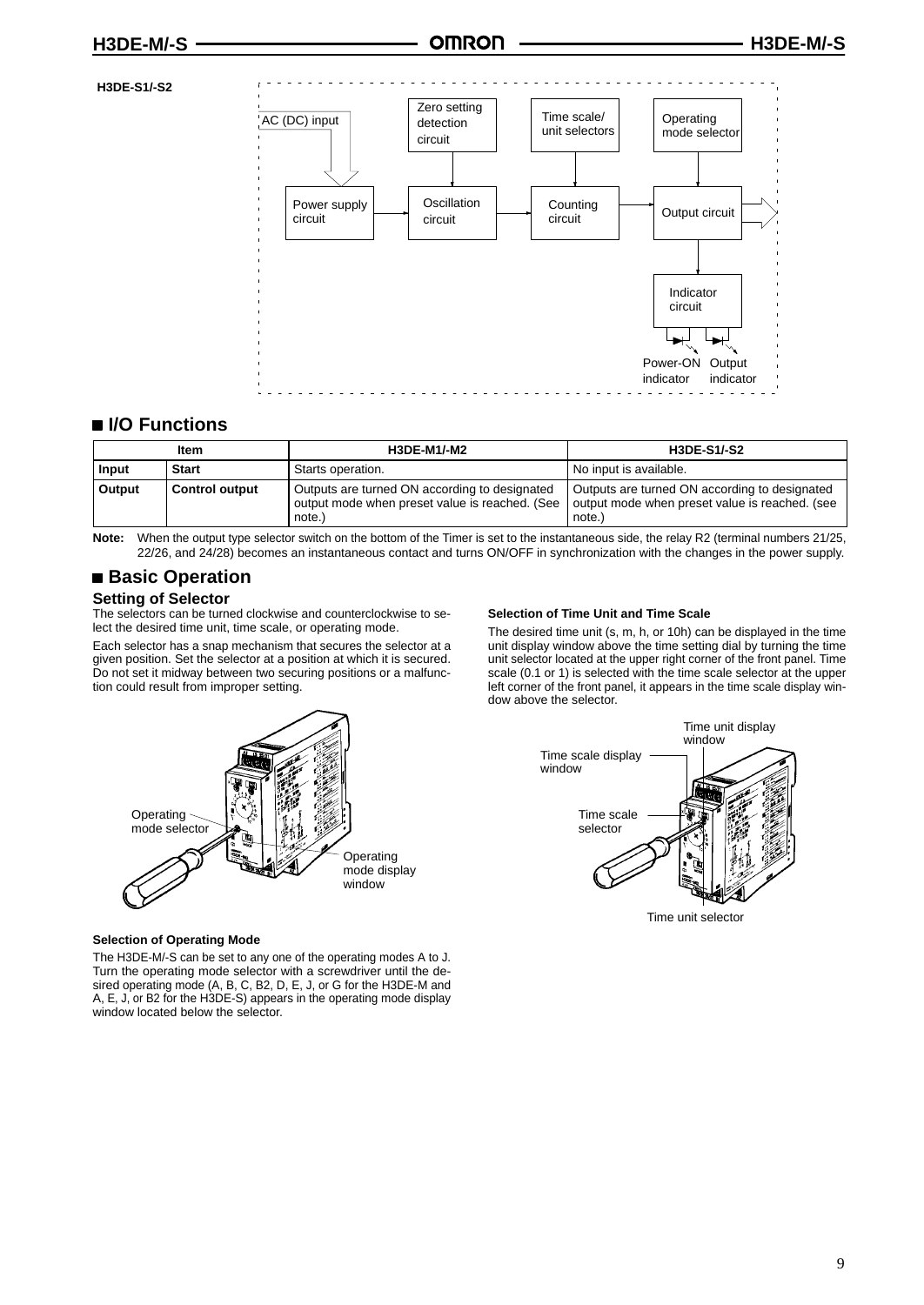## **Timing Chart**

**Note:** 1. The minimum power reset time is 0.1 s and the minimum signal input time is 0.05 s.

2. The letter "t" in the timing charts stands for the set time and "t–a" means that the period is less than the time set.

| Operating<br>mode                         |                                                                                                                                                                                                                                 | <b>Timing chart</b>                                   |                                                                                                                                                                                                                                                                                          |
|-------------------------------------------|---------------------------------------------------------------------------------------------------------------------------------------------------------------------------------------------------------------------------------|-------------------------------------------------------|------------------------------------------------------------------------------------------------------------------------------------------------------------------------------------------------------------------------------------------------------------------------------------------|
| A: ON-delay<br>B:<br>Flicker OFF<br>start | Power $(A_1 \text{ and } A_2)$<br>Start $(B_1 \text{ and } A_2)$<br>(see note)<br>Output relay: NC<br>15 and 16<br>$(25$ and $26)$<br>Output relay: NO<br>(output indicator)<br>15 and 18<br>$(25$ and $28)$<br>Power indicator | t<br>t<br>t–a⊺<br>t<br>t<br>t<br>t<br>t<br>t–a<br>t–a | Basic operation<br>Power<br>Start<br>Output<br>For power-on operation, impose voltage to the<br>Start input. The Timer starts operating at the<br>moment the power is turned on.<br>$^{\star\star}$<br>Start input is invalid while the Timer is in opera-<br>tion.<br>Basic operation   |
|                                           | Power $(A_1$ and $A_2)$<br>Start $(B_1$ and $A_2$ )<br>(see note)<br>Output relay: NC<br>15 and 16<br>$(25$ and $26)$<br>Output relay: NO<br>(output indicator)<br>15 and 18<br>(25 and 28)<br>Power indicator                  |                                                       | Power<br><u>mana mana</u><br>Start<br>Output<br>$^\star$<br>For power-on operation, impose voltage to the<br>Start input. The Timer starts operating at the<br>moment the power is turned on.<br>$^{\star\star}$<br>Start input is invalid while the Timer is in opera-<br>tion.         |
| B2:<br>Flicker ON<br>start                | Power $(A_1$ and $A_2)$<br>Start ( $B_1$ and $A_2$ )<br>(see note)<br>Output relay: NC<br>15 and 16<br>$(25$ and $26)$<br>Output relay: NO<br>(output indicator)<br>15 and 18<br>(25 and 28)<br>Power indicator                 | t<br>t<br>t<br>t<br>t<br>⊧t–a<br>t–a                  | Basic operation<br>Power<br>Start<br>$\mathbf{t}$<br>t<br>Output<br>For power-on operation, impose voltage to the<br>Start input. The Timer starts operating at the<br>moment the power is turned on.<br>$^{\star\star}$<br>Start input is invalid while the Timer is in opera-<br>tion. |
| C:<br>Signal<br>ON/OFF-<br>delay          | Power $(A_1$ and $A_2$ )<br>Start $(B_1$ and $A_2$ )<br>(see note)<br>Output relay: NC<br>15 and 16<br>$(25$ and $26)$<br>Output relay: NO<br>(output indicator)<br>15 and 18<br>(25 and 28)<br>Power indicator                 | t<br>t<br>t–a<br>t–a<br>t<br>t                        | Basic operation<br>Power<br>Start<br>Output<br>Start input is invalid while the Timer is in opera-<br>tion.                                                                                                                                                                              |

**Note:** The start input of the H3DE-M1 or H3DE-M2 model is activated by applying a voltage to B1 and A2 terminals. The voltage can be applied by turning on the contact between B1 and A1 (Refer to Terminal Arrangement).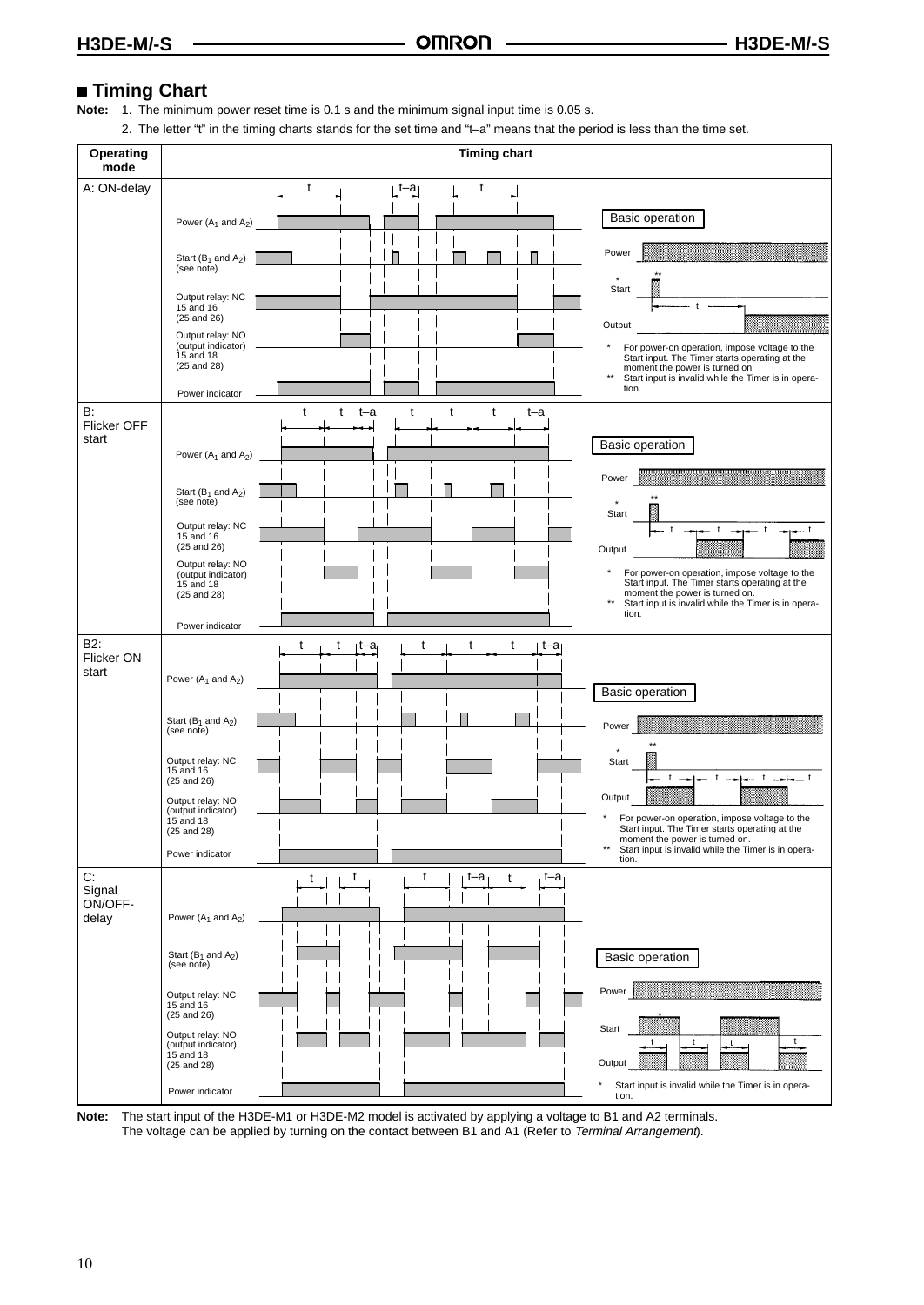| Operating<br>mode                      | <b>Timing chart</b>                                                                                                                                                                                                                                                                                                                                                                                                                                                                                                                                                                                                                                                |
|----------------------------------------|--------------------------------------------------------------------------------------------------------------------------------------------------------------------------------------------------------------------------------------------------------------------------------------------------------------------------------------------------------------------------------------------------------------------------------------------------------------------------------------------------------------------------------------------------------------------------------------------------------------------------------------------------------------------|
| D.<br>Signal<br>OFF-delay              | t<br>t–a<br>t–a<br>t–a<br>Power $(A_1 \text{ and } A_2)$<br>Basic operation<br>Start ( $B_1$ and $A_2$ )<br>(see note)<br>Power<br>Output relay: NC<br>15 and 16<br>$(25$ and $26)$<br>Start<br>Output relay: NO<br>(output indicator)<br>Output<br>15 and 18<br>$(25$ and $28)$<br>Start input is valid and re-triggerable while the<br>Timer is in operation.<br>Power indicator                                                                                                                                                                                                                                                                                 |
| E: Interval                            | t<br>t<br>t<br>t–a<br>t–a<br>Basic operation<br>Power $(A_1$ and $A_2$ )<br>Power<br>Start ( $B_1$ and $A_2$ )<br>(see note)<br>Start<br>Output relay: NC<br>$15$ and $16$<br>$(25$ and $26)$<br>Output<br>Output relay: NO<br>For power-on operation, impose voltage to the<br>(output indicator)<br>Start input. The Timer starts operating at the<br>15 and 18<br>moment the power is turned on.<br>$(25$ and $28)$<br>$\star\star$<br>Start input is valid and re-triggerable while the<br>Power indicator<br>Timer is in operation.                                                                                                                           |
| G.<br>Signal<br>ON/OFF-<br>delay       | <b>Basic operation</b><br>t-a.<br>Power $(A_1$ and $A_2)$<br>Power<br>Start ( $B_1$ and $A_2$ )<br>(see note)<br>Output relay: NC<br>Start<br>15 and 16<br>– t <del>– H</del><br>l— t—⊨<br>– t<br>t — <del>→</del><br>$(25$ and $26)$<br>Output relay: NO<br>Output<br>(output indicator)<br>15 and 18<br>$(25$ and $28)$<br>Start input is valid and re-triggerable while the<br>Power indicator<br>Timer is in operation.                                                                                                                                                                                                                                        |
| J:<br>One-shot<br>output<br>(ON delay) | Basic operation<br>Power $(A_1$ and $A_2)$<br>Power<br>Start ( $B_1$ and $A_2$ )<br>(see note)<br>Start<br>Output relay: NC<br>$15$ and $16$<br>$(25$ and $26)$<br>Approx. 1±0.6 s<br>Approx.<br>t<br>Approx.<br>Approx.<br>Output<br>÷<br>(fixed)<br>Output relay: NO<br>$1\pm0.6$ s<br>$1\pm0.6$ s<br>$1\pm 0.6$ s<br>(output indicator)<br>(fixed)<br>(fixed)<br>(fixed)<br>15 and 18<br>For power-on operation, impose voltage to the<br>$(25$ and $28)$<br>Start input. The Timer starts operating at the<br>moment the power is turned on.<br>Power indicator<br>$\star\star$<br>Start input is valid and re-triggerable while the<br>Timer is in operation. |

**Note:** The start input of the H3DE-M1 or H3DE-M2 model is activated by applying a voltage to B1 and A2 terminals. The voltage can be applied by turning on the contact between B1 and A1 (Refer to *Terminal Arrangement*).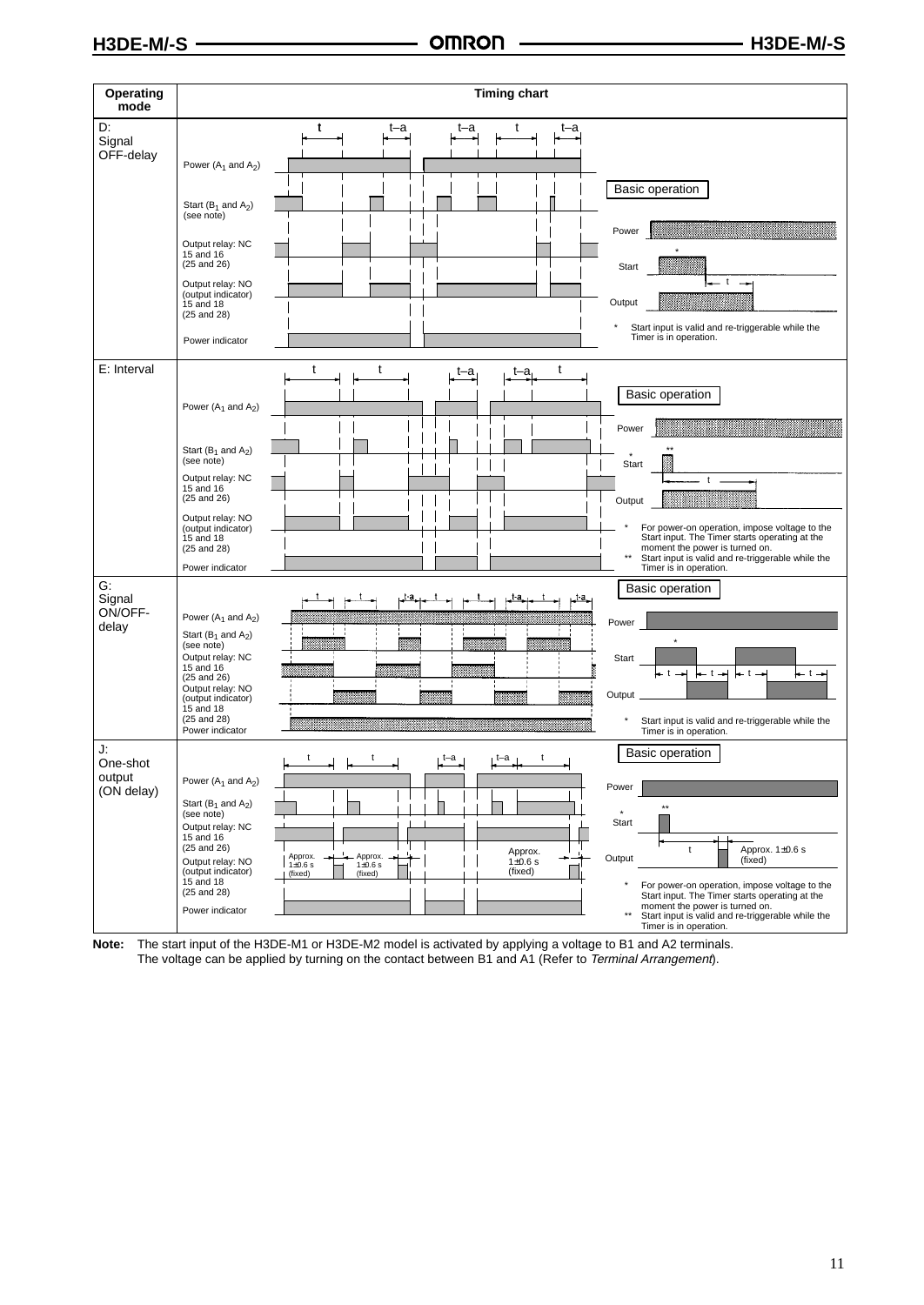## **Dimensions**

**Note:** All units are in millimeters unless otherwise indicated.



## Installation



- **Note:** 1. The relay R2 can be set to either instantaneous or time-limit contact using the switch located on the bottom of the Timer. 2. DC supply voltage does not require the designation of polarity.
	- 3. The contact symbol for the H3DE is indicated with retaing because it offers multiple operating modes and is different from the delayed contact for conventional timers.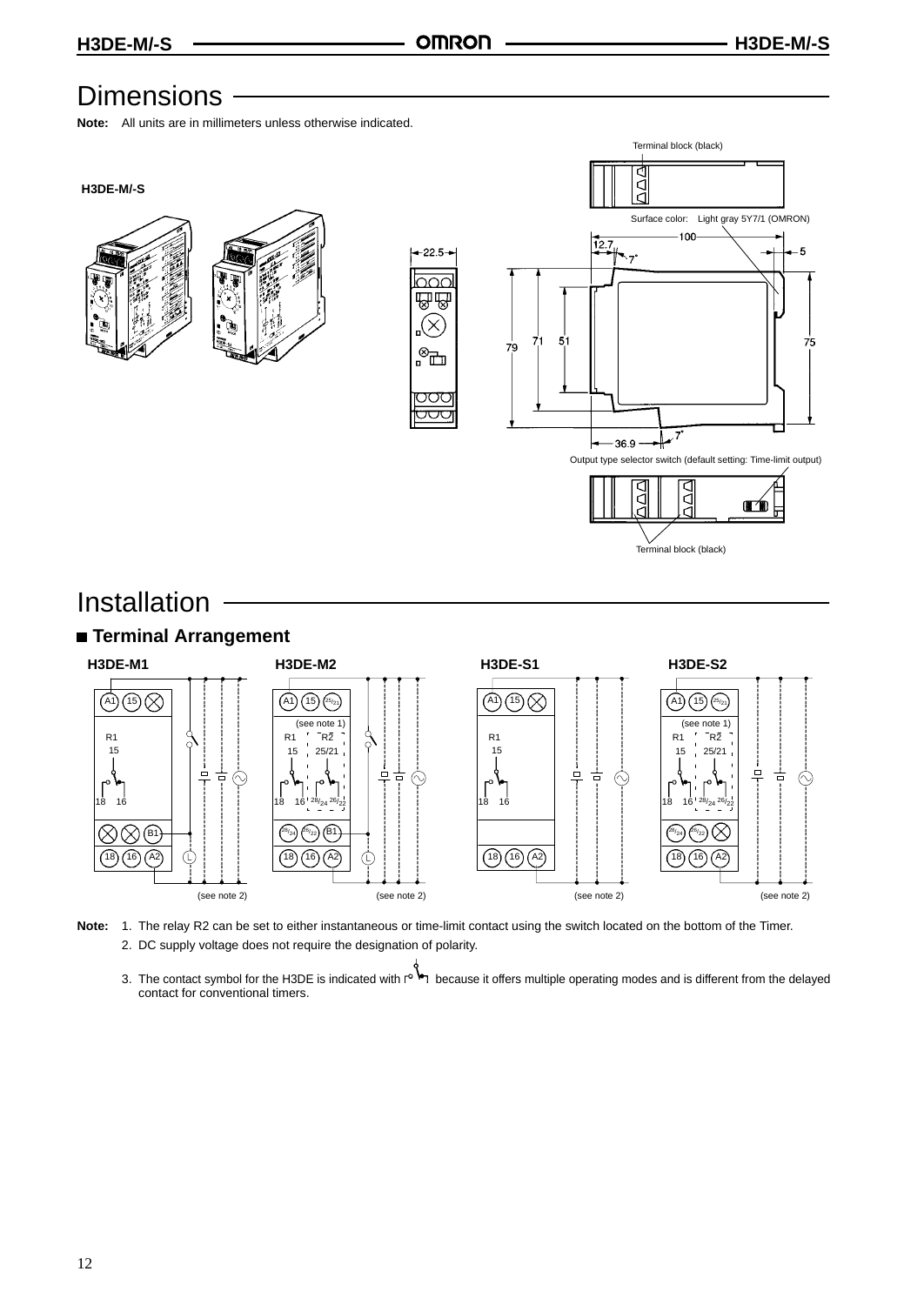(Connection to NPN output sensor.)

## ■ Input Connections

The inputs of the H3DE-M1/-M2 are voltage (voltage imposition or open) inputs.

#### **No-contact Input**

(Connection to PNP output sensor.)



#### **Voltage Input Signal Levels**



**No-contact Input**

Operates with NPN transistor ON

**Contact Input**



| No-contact<br>input | 1. Transistor ON<br>Residual voltage: 1 V max.<br>(Voltage between terminals $B_1$ and $A_2$ must be more than<br>the rated "H-level" voltage (20.4 VDC min.).)                                                                                                                               |  |  |
|---------------------|-----------------------------------------------------------------------------------------------------------------------------------------------------------------------------------------------------------------------------------------------------------------------------------------------|--|--|
|                     | 2. Transistor OFF<br>Leakage current: 0.01 mA max.<br>(Voltage between terminals $B_1$ and $A_2$ must be less than<br>the rated "L-level" voltage (2.4 VDC max.).)                                                                                                                            |  |  |
| Contact<br>input    | Use contacts that can adequately switch 0.1 mA at each<br>voltage to be imposed. (When the contacts are ON or<br>OFF, voltage between terminals $B_1$ and $A_2$ must be within<br>the following ranges:<br>When contacts are ON: 20.4 to 253 VAC/DC<br>When contacts are OFF: 0 to 2.4 VAC/DC |  |  |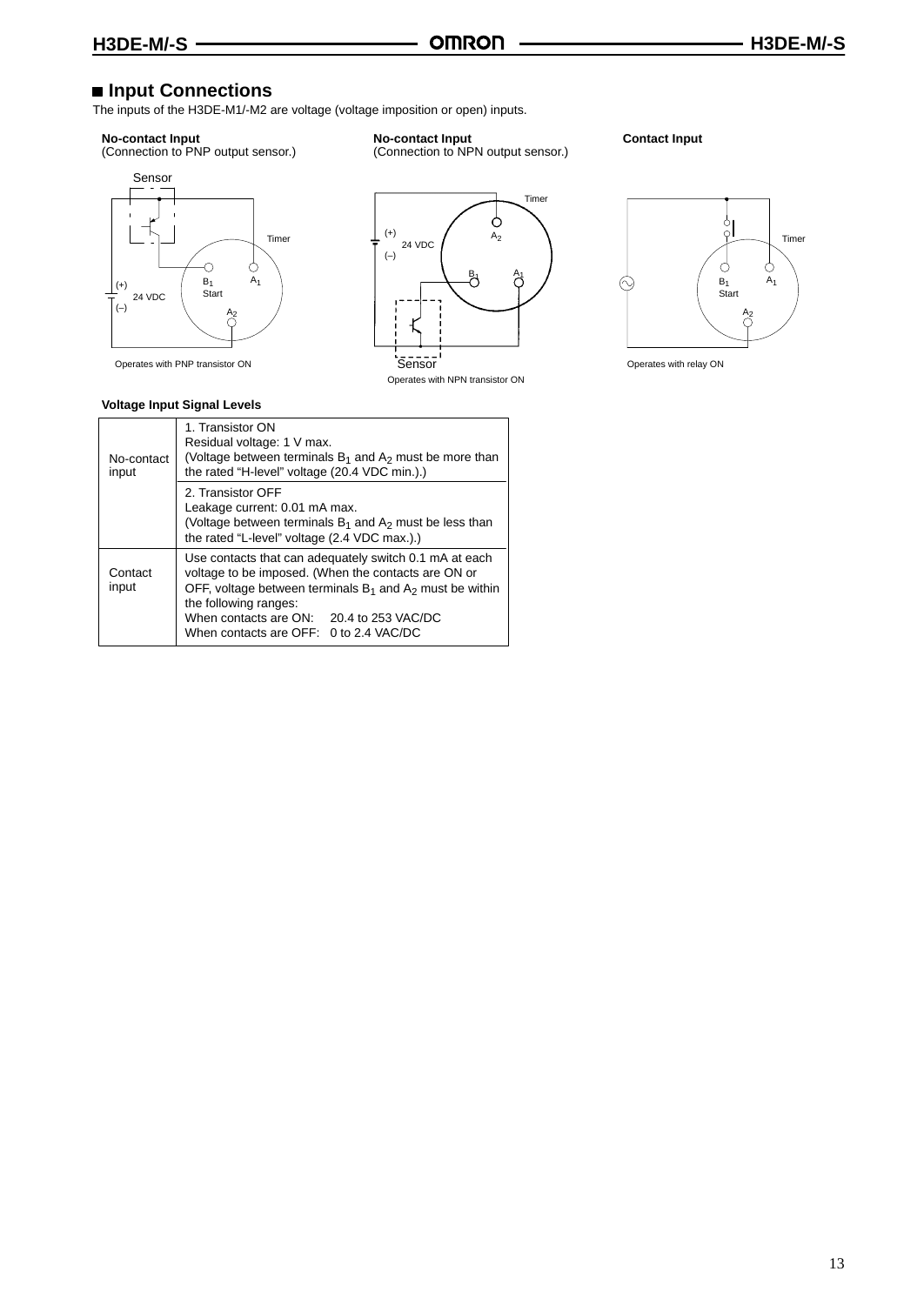# <span id="page-10-0"></span>**OMRON** Solid-state Twin Timer | | H3DE-F

- Operates in flicker-OFF or flicker-ON start mode with one Unit.
- Independent ON- and OFF-time settings. Combinations of long ON- or OFF-time and short OFF- or ON-time setting are possible.
- Long time range from 0.1 s to 12 h for both ON and OFF time settings.



## Ordering Information

| Operating mode               | Supply voltage    | <b>Model</b><br>. |
|------------------------------|-------------------|-------------------|
| Flicker-OFF/Flicker-ON start | 24 to 230 VAC/VDC | H3DE-F            |

## **Model Number Legend**



1. F: Twin timers

## **Accessories (Order Separately)**

| <b>Mounting Track</b> | 50 cm (l) x 7.3 mm (t) | PFP-50N         |
|-----------------------|------------------------|-----------------|
|                       | 1 m (l) x 7.3 mm (t)   | <b>PFP-100N</b> |
|                       | 1 m (l) x 16 mm (t)    | PFP-100N2       |
| <b>End Plate</b>      | PFP-M                  |                 |
| <b>Spacer</b>         | PFP-S                  |                 |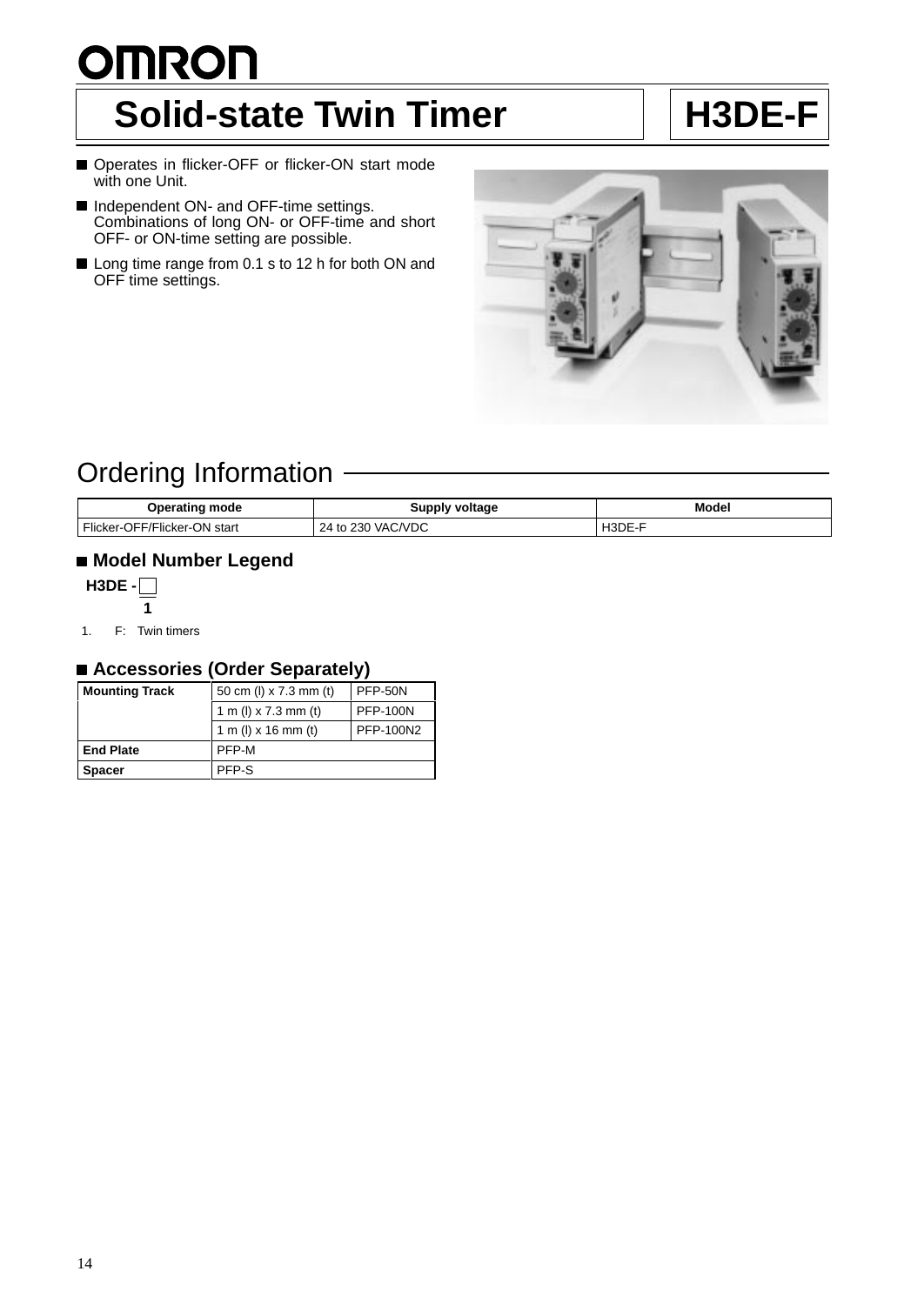## Specifications – **Container Specifications**

## **General**

| <b>Item</b>                      | H3DE-F                                                                                                                                                                                                                             |
|----------------------------------|------------------------------------------------------------------------------------------------------------------------------------------------------------------------------------------------------------------------------------|
| <b>Operating mode</b>            | Flicker-OFF/Flicker-ON start                                                                                                                                                                                                       |
| <b>Operating/Reset method</b>    | Time-limit operation/Time-limit reset or self-reset                                                                                                                                                                                |
| <b>Terminal block</b>            | Clamps two 2.5 mm <sup>2</sup> max. bar terminals without sleeves                                                                                                                                                                  |
| Terminal screw tightening torque | 0.98 N $\bullet$ m max. {approx. 10 kgf $\bullet$ cm max.}                                                                                                                                                                         |
| Output type                      | Relay: SPDT                                                                                                                                                                                                                        |
| <b>Mounting method</b>           | DIN track mounting                                                                                                                                                                                                                 |
| <b>Attachment</b>                | Nameplate                                                                                                                                                                                                                          |
| <b>Approved standards</b>        | UL508, CSA 22.2 No.14<br>Conforms to EN61812-1 (VDE0435/P2021), IEC60664-1 (VDE0110) 4 kV/2, VDE0106/P 100<br>Conforms to IEC60947-5-1 (AC-13; 250 V 5A/AC-15; 250 V 3 A/DC-13; 30 V 0.1 A)<br>Conforms to EN50081-1 and EN50082-2 |

## **Time Ranges**

| Time scale display | Time unit display |             |                |                |
|--------------------|-------------------|-------------|----------------|----------------|
| (see note 1)       | sec               | 10 s        | min            | hrs            |
| $\times 0.1$       | 0.1 to 1.2 s      | 1 to 12 s   | 0.1 to 1.2 min | $0.1$ to 1.2 h |
| x 1                | 1 to 12 s         | 10 to 120 s | 1 to 12 min    | 1 to 12 h      |

**Note:** 1. Time scale display is applied commonly for ON and OFF time.

2. When the main dial is set to "0" for all settings, the output will operate instantaneously.

### **Ratings**

| Rated supply voltage (see note) | 24 to 230 VAC/VDC (50/60 Hz)                                                                                                       |  |
|---------------------------------|------------------------------------------------------------------------------------------------------------------------------------|--|
| Operating voltage range         | 85% to 110% of rated supply voltage                                                                                                |  |
| Power reset                     | Minimum power-off time: 0.1 s                                                                                                      |  |
| <b>Reset voltage</b>            | 2.4 VAC/DC max.                                                                                                                    |  |
| <b>Power consumption</b>        | Approx. 3.1 VA (1.8 W) at 230 VAC<br>AC:<br>DC: Approx. 0.8 W at 24 VDC                                                            |  |
| <b>Control output</b>           | Contact output: 5 A at 250 VAC with resistive load ( $cos\phi = 1$ )<br>5 A at 30 VDC with resistive load ( $cos\phi = 1$ )        |  |
| <b>Ambient temperature</b>      | $-10^{\circ}$ C to 55 $^{\circ}$ C (with no icing)<br>Operating:<br>$-25^{\circ}$ C to 65 $^{\circ}$ C (with no icing)<br>Storage: |  |
| <b>Ambient humidity</b>         | Operating:<br>35% to 85%                                                                                                           |  |

**Note:** DC ripple rate: 20% max.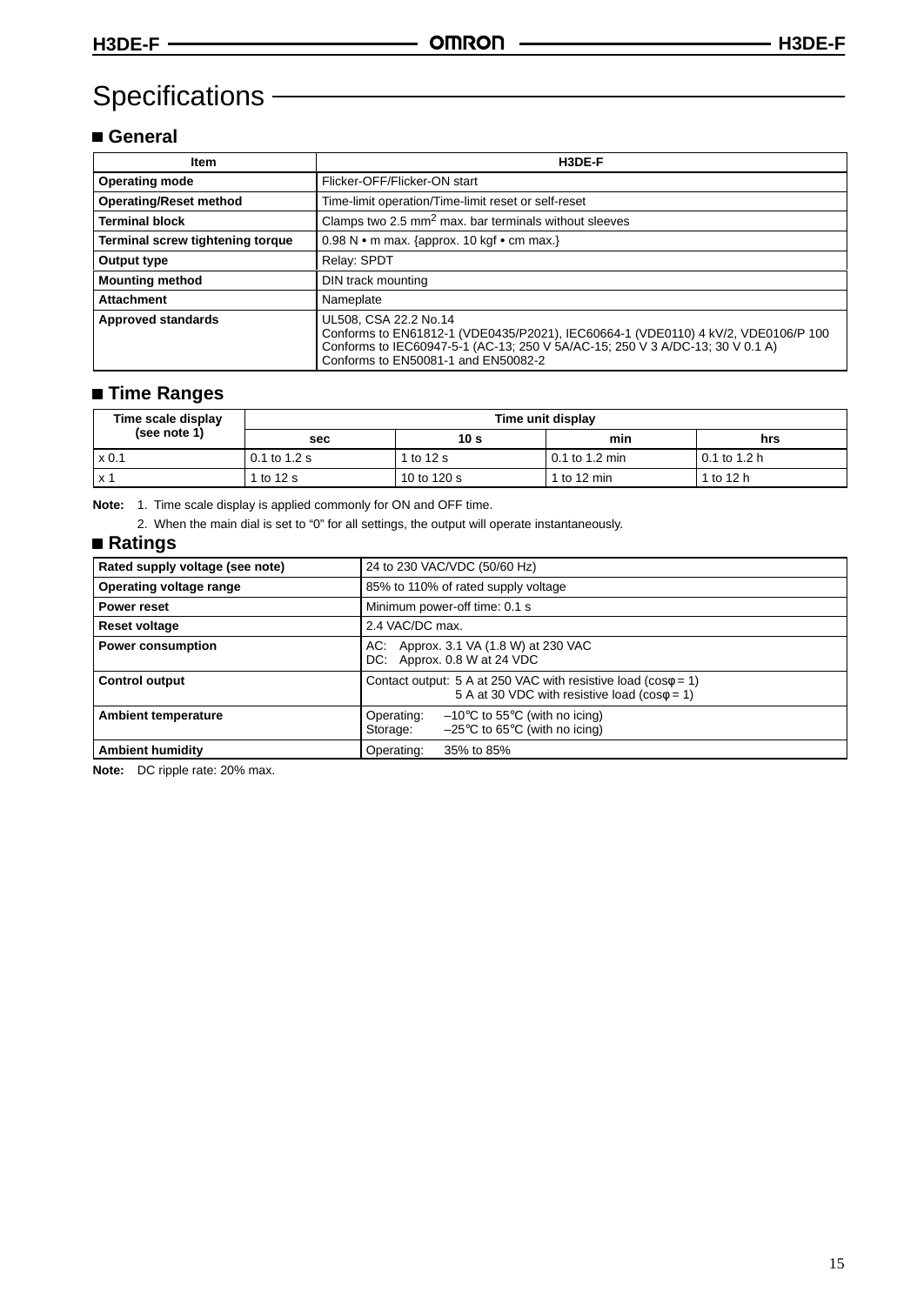## **Characteristics**

| <b>Accuracy of operating</b><br>time | $\pm$ 1% max. of FS ( $\pm$ 1% $\pm$ 10 ms max. at 1.2-s range)                                                                                                                                                                                                                                                                         |                                                                                                                                                                                                                                                                                                                                                                                                |
|--------------------------------------|-----------------------------------------------------------------------------------------------------------------------------------------------------------------------------------------------------------------------------------------------------------------------------------------------------------------------------------------|------------------------------------------------------------------------------------------------------------------------------------------------------------------------------------------------------------------------------------------------------------------------------------------------------------------------------------------------------------------------------------------------|
| <b>Setting error</b>                 | $\pm$ 10% $\pm$ 0.05 s max, of FS                                                                                                                                                                                                                                                                                                       |                                                                                                                                                                                                                                                                                                                                                                                                |
| Influence of voltage                 | $\pm 0.5\%$ max. of FS ( $\pm 0.5\%$ $\pm 10$ ms max. at 1.2-s range)                                                                                                                                                                                                                                                                   |                                                                                                                                                                                                                                                                                                                                                                                                |
| Influence of temperature             | $\pm$ 2% max. of FS ( $\pm$ 2% $\pm$ 10 ms max. at 1.2-s range)                                                                                                                                                                                                                                                                         |                                                                                                                                                                                                                                                                                                                                                                                                |
| <b>Insulation resistance</b>         | 100 M $\Omega$ min. at 500 VDC                                                                                                                                                                                                                                                                                                          |                                                                                                                                                                                                                                                                                                                                                                                                |
| <b>Dielectric strength</b>           | Between current-carrying metal parts and exposed non-current-carrying metal parts: 2,000 VAC (50/60<br>Hz) for 1 min.<br>Between control output terminals and operating circuit: 2,000 VAC (50/60 Hz) for 1 min.<br>Between contacts not located next to each other: 1,000 VAC (50/60 Hz) for 1 min.                                    |                                                                                                                                                                                                                                                                                                                                                                                                |
| Impulse withstand<br>voltage         | 3 kV (between power supply terminals)                                                                                                                                                                                                                                                                                                   | 4.5 kV (between current-carrying metal parts and exposed non-current-carrying metal parts)                                                                                                                                                                                                                                                                                                     |
| <b>Noise immunity</b>                |                                                                                                                                                                                                                                                                                                                                         | Square-wave noise generated by noise simulator (pulse width: 100 ns/1 us, 1-ns rise) ±1.5 kV                                                                                                                                                                                                                                                                                                   |
| <b>Static immunity</b>               | Malfunction: 4 kV<br>Destruction: 8 kV                                                                                                                                                                                                                                                                                                  |                                                                                                                                                                                                                                                                                                                                                                                                |
| <b>Vibration resistance</b>          | Malfunction: 0.5-mm single amplitude at 10 to 55 Hz<br>Destruction: 0.75-mm single amplitude at 10 to 55 Hz                                                                                                                                                                                                                             |                                                                                                                                                                                                                                                                                                                                                                                                |
| <b>Shock resistance</b>              | 100 m/s <sup>2</sup> (approximately 10G)<br>Malfunction:<br>1,000 m/s <sup>2</sup> (approximately 100G)<br>Destruction:                                                                                                                                                                                                                 |                                                                                                                                                                                                                                                                                                                                                                                                |
| Life expectancy                      | 10 million operations min. (under no load at 1,800 operations/h)<br>Mechanical:<br>100,000 operations min. (5 A at 250 VAC, resistive load at 360 operations/h)<br>Electrical:                                                                                                                                                          |                                                                                                                                                                                                                                                                                                                                                                                                |
| <b>EMC</b>                           | $(EMI)$ :<br><b>Emission Enclosure:</b><br><b>Emission AC Mains:</b><br>Harmonic Current:<br>Voltage Fluctuation and Flickering:<br>(EMS):<br>Immunity ESD:<br>Immunity RF-interference from AM Radio Waves:<br>Immunity RF-interference from Pulse-modulated Radio Waves:<br>Immunity Conducted Disturbance:<br><b>Immunity Burst:</b> | EN50081-1<br>EN55022 class B<br>EN55022 class B<br>EN61000-3-2<br>EN61000-3-3<br>EN50082-2<br>EN61000-4-2:4 kV contact discharge (level 2)<br>8 kV air discharge (level 3)<br>ENV50140: 10 V/m (80 MHz and 1 GHz) (level 3)<br>ENV50204: 10 V/m (900 ±5 MHz) (level 3)<br>ENV50141: 10 V (0.15 to 80 MHz) (level 3)<br>EN61000-4-4:2 kV power line (level 3)<br>2 kV I/O signal line (level 4) |
| <b>Enclosure rating</b>              | IP30 (IP20 for terminal block)                                                                                                                                                                                                                                                                                                          |                                                                                                                                                                                                                                                                                                                                                                                                |
| Weight                               | Approx. 110 g                                                                                                                                                                                                                                                                                                                           |                                                                                                                                                                                                                                                                                                                                                                                                |

**Note:** For reference:

A maximum current of 0.15 A can be switched at 125 VDC (cosφ=1).

A maximum current of 0.1 A can be switched if L/R is 7 ms.

In both cases, a life of 100,000 operations can be expected.

The minimum applicable load is 10 mA at 5 VDC (failure level: P).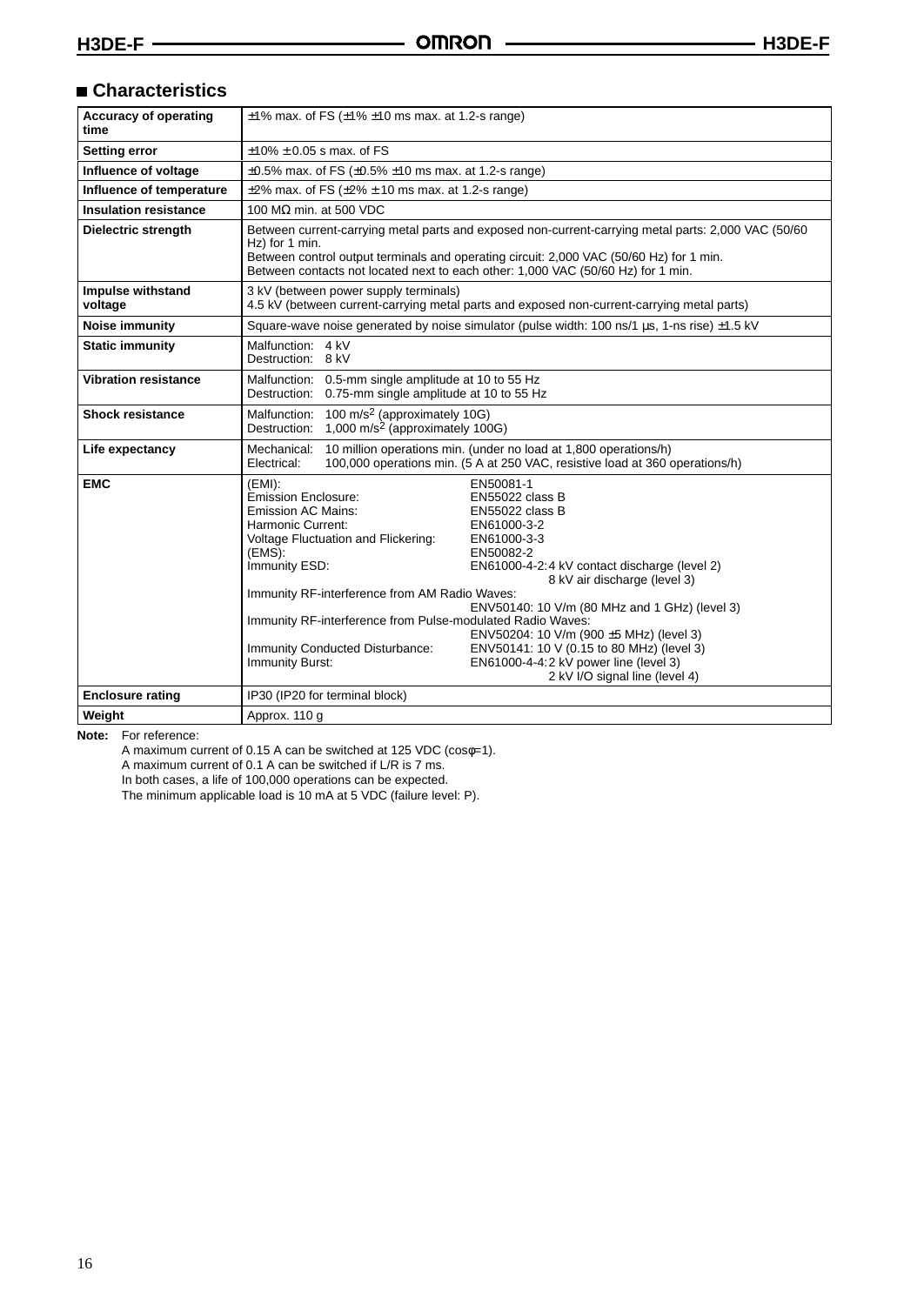## Nomenclature -



## **Operation**



17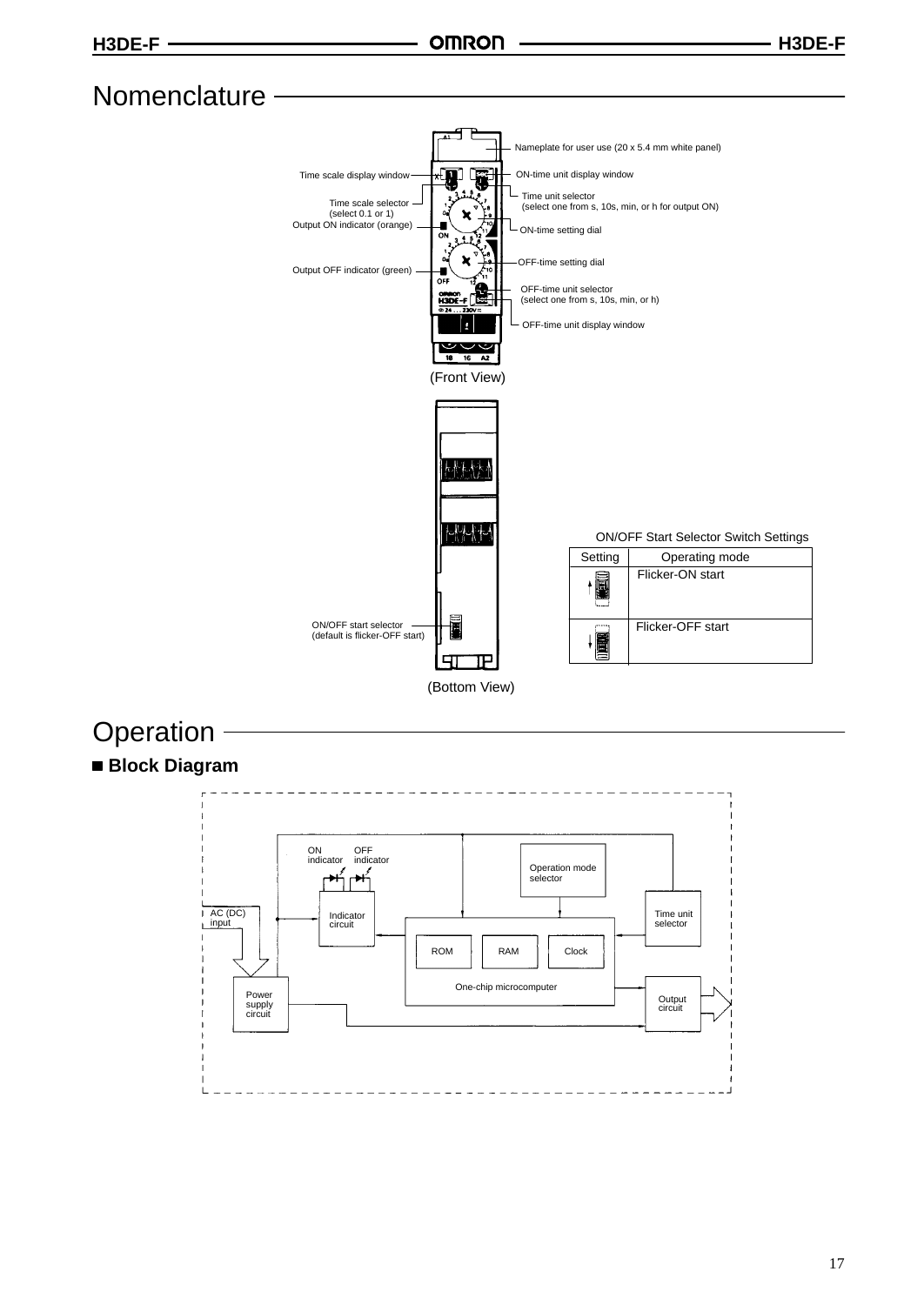## ■ **I/O Function**

| <b>Inputs</b>                           |  | $- - -$                                                                                  |
|-----------------------------------------|--|------------------------------------------------------------------------------------------|
| <b>Outputs</b><br><b>Control output</b> |  | Outputs are turned ON/OFF according to the time set by the ON-and OFF-time setting dial. |
|                                         |  |                                                                                          |

#### **Basic Operation Time Unit Selection**

The time unit display window for output ON is located on the upperright side of the front panel above the corresponding time unit selector.

The time unit display window for output OFF is located on the lowerright side of the front panel below the corresponding time unit selector.

According to the setting of each time unit selector, "sec" for seconds, "10s" for 10 seconds, "min" for minutes, or "hrs" for hours will appear in the corresponding time unit display window.



#### **Time Scale Selection**

The time scale selector on the upper-left side of the front panel can be set to 0.1 or 1 as a magnification coefficient.



#### **Time Setting**

Use the ON/OFF-time setting dial to set the ON/OFF time.

## **Timing Charts**

| Operating<br>mode    | <b>Timing chart</b>                                                                                                                                                                                                                                                                                                                                     |
|----------------------|---------------------------------------------------------------------------------------------------------------------------------------------------------------------------------------------------------------------------------------------------------------------------------------------------------------------------------------------------------|
| Flicker-OFF<br>start | $+- 0.1$ s min.<br>ON<br>OFF<br>Power $(A_1$ and $A_2$ )<br>torr<br>tow.<br>torr.<br>$tor-$<br>tow.<br>$L$ LOFF<br>Output relay: NO<br>ON<br>OFF<br>$15$ and $18$<br>隬<br>(ON indicator)<br>$1 - 1 - 1$<br>$1 - 1$<br>ON<br>Output relay: NC<br>. .<br><b>OFF</b><br>$15$ and $16$<br>ON<br>OFF<br>œ<br>×<br>OFF indicator                              |
|                      | $t_{ON}$ : ON set time                                                                                                                                                                                                                                                                                                                                  |
|                      | t <sub>OFF</sub> : OFF set time                                                                                                                                                                                                                                                                                                                         |
| Flicker-ON<br>start  | $\leftarrow$ 0.1 s min.<br>ON<br>OFF<br>Power $(A_1$ and $A_2$ )<br>ton tore<br>$\pm$ tow $\pm$<br>torr<br>to .<br>$_{\circ}$ tow<br>Output relay: NO<br>ON<br>15 and 18<br><b>OFF</b><br>(ON indicator)<br>$1 - 1 - 1$<br>- 1<br>$_{\mathrm{OFF}}^{\mathrm{ON}}$<br>Output relay: NC<br>欼<br>15 and 16<br>ON<br>闗<br>œ.<br>OFF indicator<br><b>OFF</b> |
|                      | $t_{ON}$ : ON set time                                                                                                                                                                                                                                                                                                                                  |
|                      | $t_{\text{OFF}}$ : OFF set time                                                                                                                                                                                                                                                                                                                         |

**Note:** 1. The reset time requires a minimum of 0.1 s.

2. When power is supplied in flicker-ON start mode, the OFF indicator lights momentarily. This, however, has no effect on the performance of the Timer.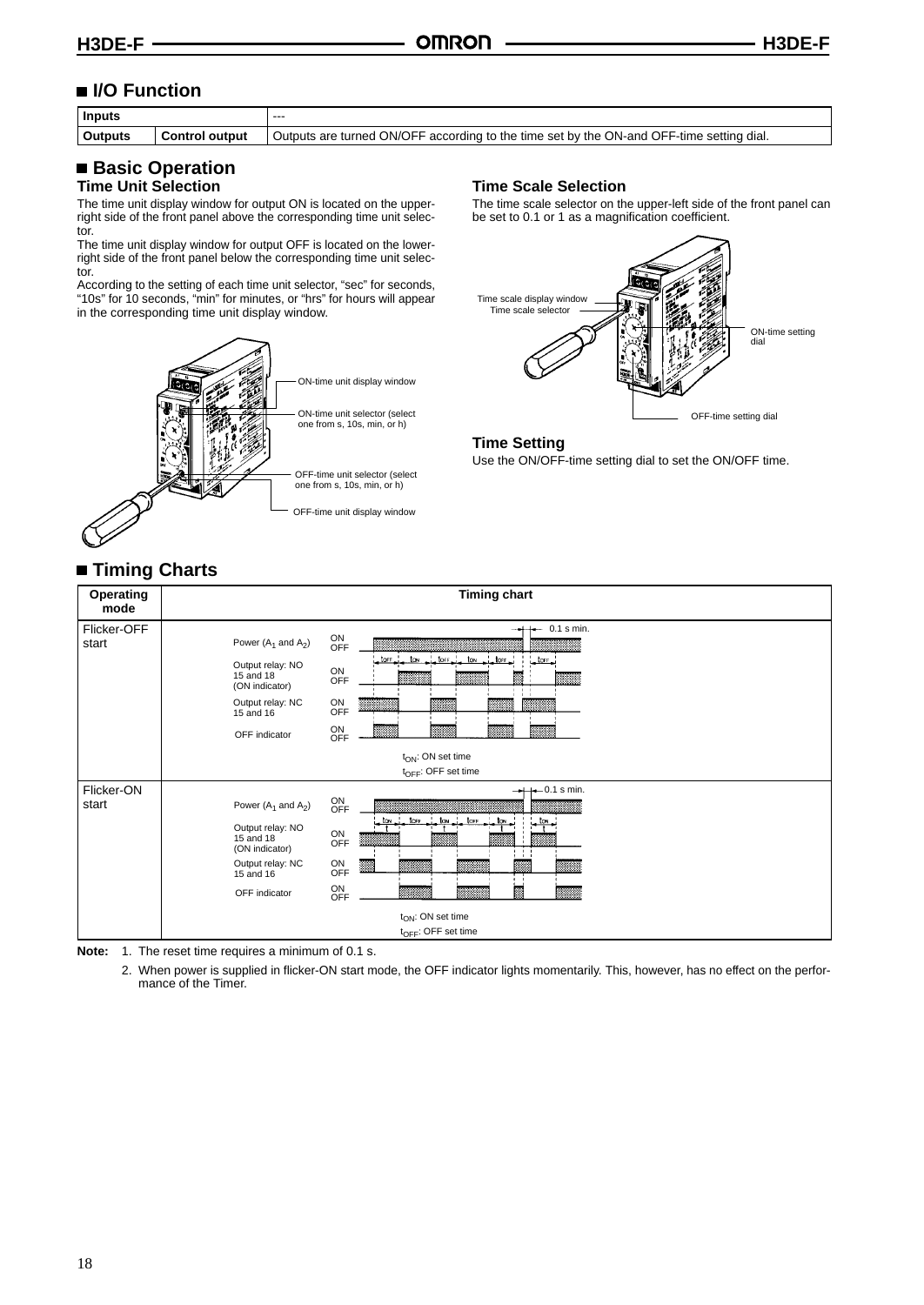## **Dimensions**









## Installation

## **Terminal Arrangement**



**Note:** DC supply voltage does not require the designation of polarity.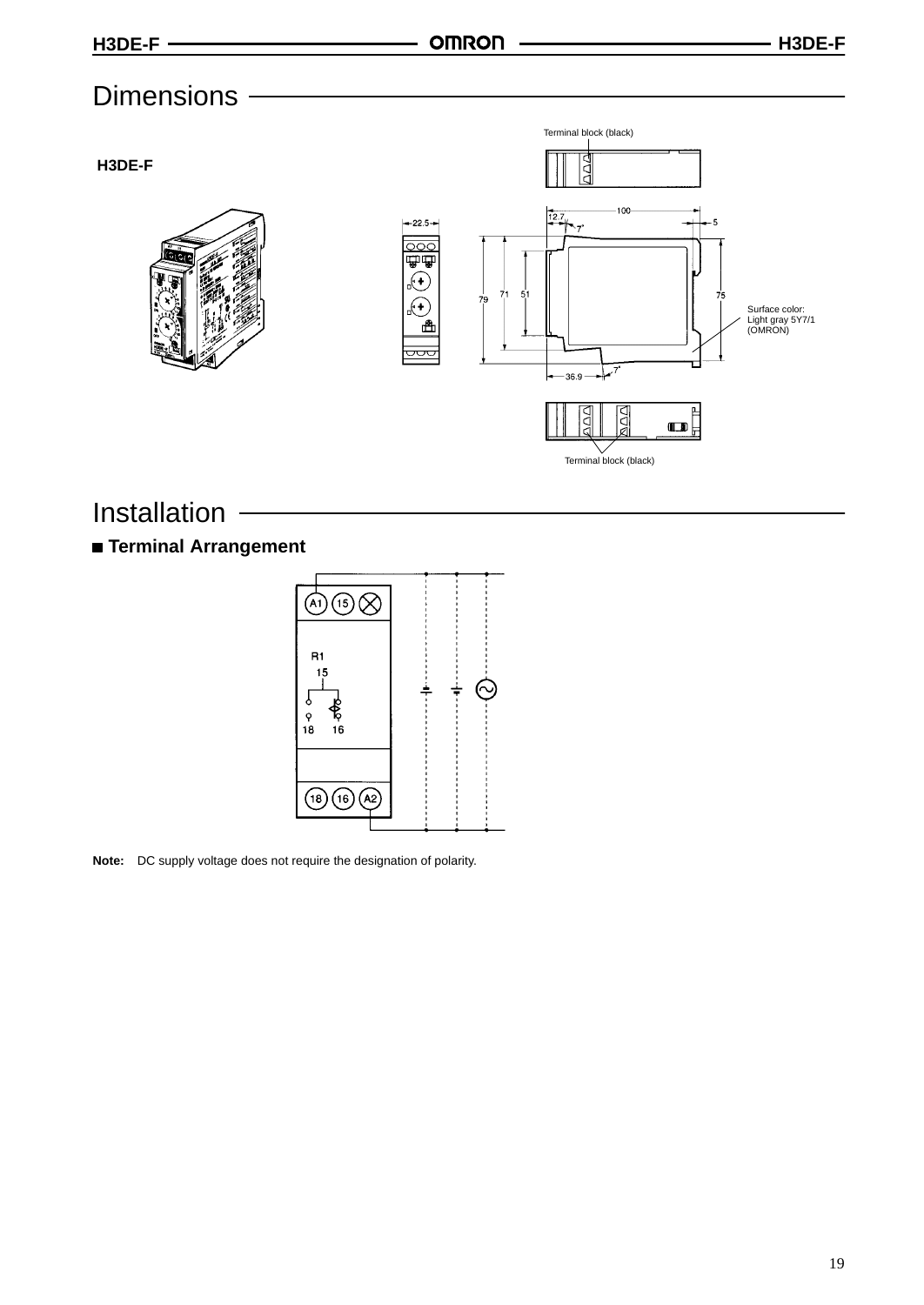# <span id="page-16-0"></span>**OMRON Solid-state Star-delta Timer | H3DE-G**

A wide star-time range (up to 120 seconds) and star-delta transfer time range (up to 0.5 seconds)



## Ordering Information

| Supply voltage    | Model  |
|-------------------|--------|
| 24 to 230 VAC/VDC | H3DE-G |
|                   |        |

## **Model Number Legend**



1. G: Star-delta timer

## **Accessories (Order Separately)**

| <b>Mounting Track</b> | 50 cm (l) x 7.3 mm (t) | <b>PFP-50N</b>  |
|-----------------------|------------------------|-----------------|
|                       | 1 m (l) x 7.3 mm (t)   | <b>PFP-100N</b> |
|                       | 1 m (l) x 16 mm (t)    | PFP-100N2       |
| <b>End Plate</b>      | PFP-M                  |                 |
| <b>Spacer</b>         | PFP-S                  |                 |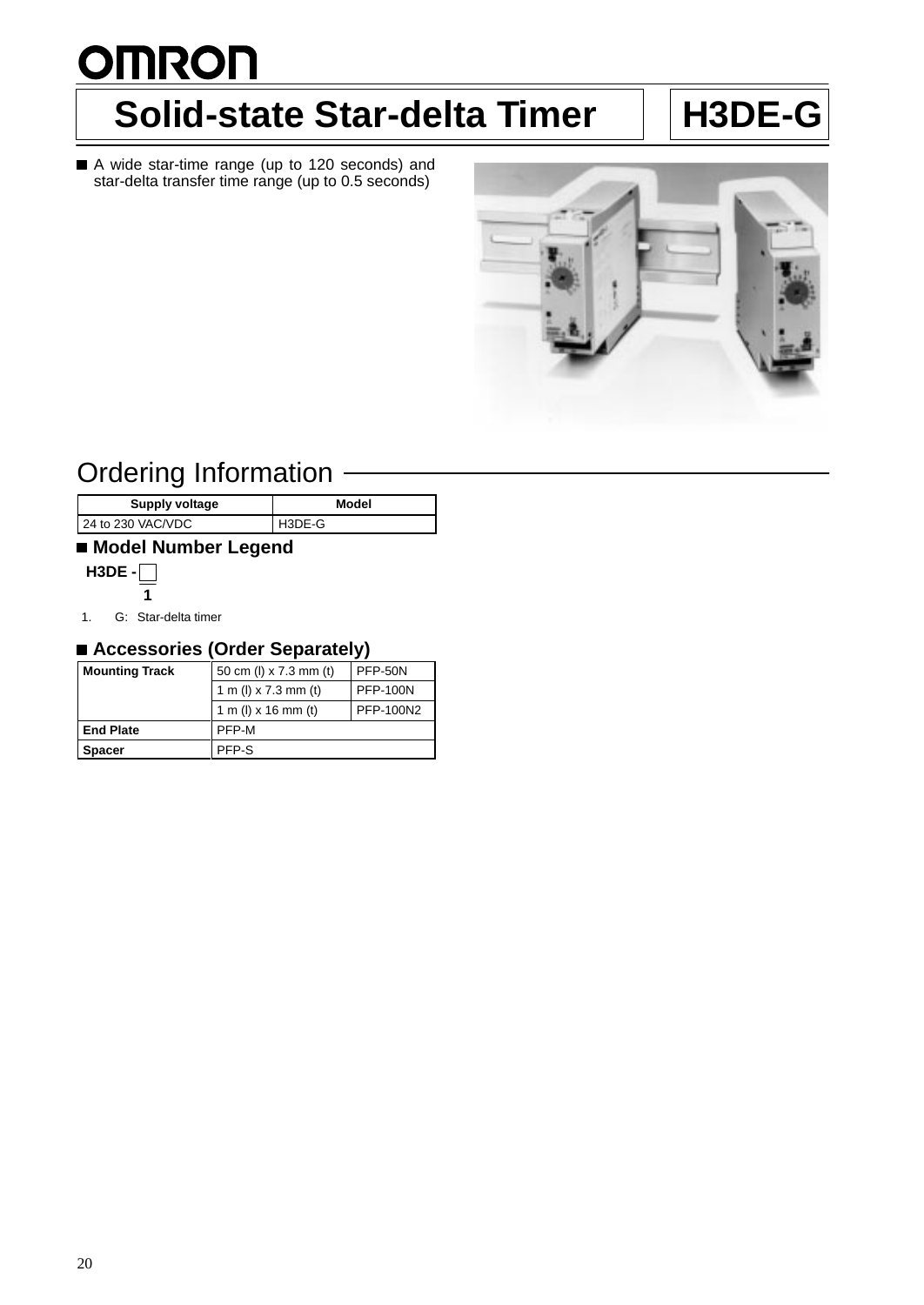## Specifications -

## **General**

| Item                                | H3DE-G                                                                                                                                                                                                                            |
|-------------------------------------|-----------------------------------------------------------------------------------------------------------------------------------------------------------------------------------------------------------------------------------|
| <b>Operating mode</b>               | Star-delta operation                                                                                                                                                                                                              |
| <b>Operating/Reset method</b>       | Time-limit operation/Self-reset                                                                                                                                                                                                   |
| <b>Terminal block</b>               | Clamps two $2.5 \text{ mm}^2$ max. bar terminals without sleeves                                                                                                                                                                  |
| Terminal screw tightening<br>torque | 0.98 N • m max. {approx. 10 kgf • cm max.}                                                                                                                                                                                        |
| Output type                         | (Star operation circuit) Relay: SPDT<br>(Delta operation circuit) Relay: SPDT                                                                                                                                                     |
| <b>Mounting method</b>              | DIN track mounting                                                                                                                                                                                                                |
| <b>Attachment</b>                   | Nameplate                                                                                                                                                                                                                         |
| <b>Approved standards</b>           | UL508, CSA 22.2 No.14<br>Conforms to EN61812-1 (VDE0435/P2021), IEC60664-1 (VDE0110) 4 kV/2, VDE0106/P100<br>Conforms to IEC60947-5-1 (AC-13; 250 V 5A/AC-15; 250 V 3 A/DC-13; 30 V 0.1 A)<br>Conforms to EN50081-1 and EN50082-2 |

## **Time Ranges**

| Time scale display | Star operation time ranges |
|--------------------|----------------------------|
| x <sub>1</sub>     | 1 to 12 s                  |
| <b>x 10</b>        | 10 to 120 s                |

**Star-delta transfer time** Programmable at 0.05 s, 0.1 s, 0.25 s or 0.5 s

## **Ratings**

| Rated supply voltage (see note) | 24 to 230 VAC/VDC (50/60 Hz)                                                                                                       |  |
|---------------------------------|------------------------------------------------------------------------------------------------------------------------------------|--|
| Operating voltage range         | 85% to 110% of rated supply voltage                                                                                                |  |
| Power reset                     | Minimum power-off time: 0.5 s                                                                                                      |  |
| <b>Reset voltage</b>            | 24 VAC/DC max.                                                                                                                     |  |
| <b>Power consumption</b>        | Approx. 3 VA (1.8 W) at 230 VAC<br>AC.<br>DC: Approx. 0.8 W at 24 VDC                                                              |  |
| <b>Control output</b>           | Contact output: 5 A at 250 VAC with resistive load ( $cos\phi = 1$ )<br>5 A at 30 VDC with resistive load ( $cos\phi = 1$ )        |  |
| <b>Ambient temperature</b>      | $-10^{\circ}$ C to 55 $^{\circ}$ C (with no icing)<br>Operating:<br>$-25^{\circ}$ C to 65 $^{\circ}$ C (with no icing)<br>Storage: |  |
| <b>Ambient humidity</b>         | Operating:<br>35% to 85%                                                                                                           |  |

**Note:** DC ripple rate: 20% max.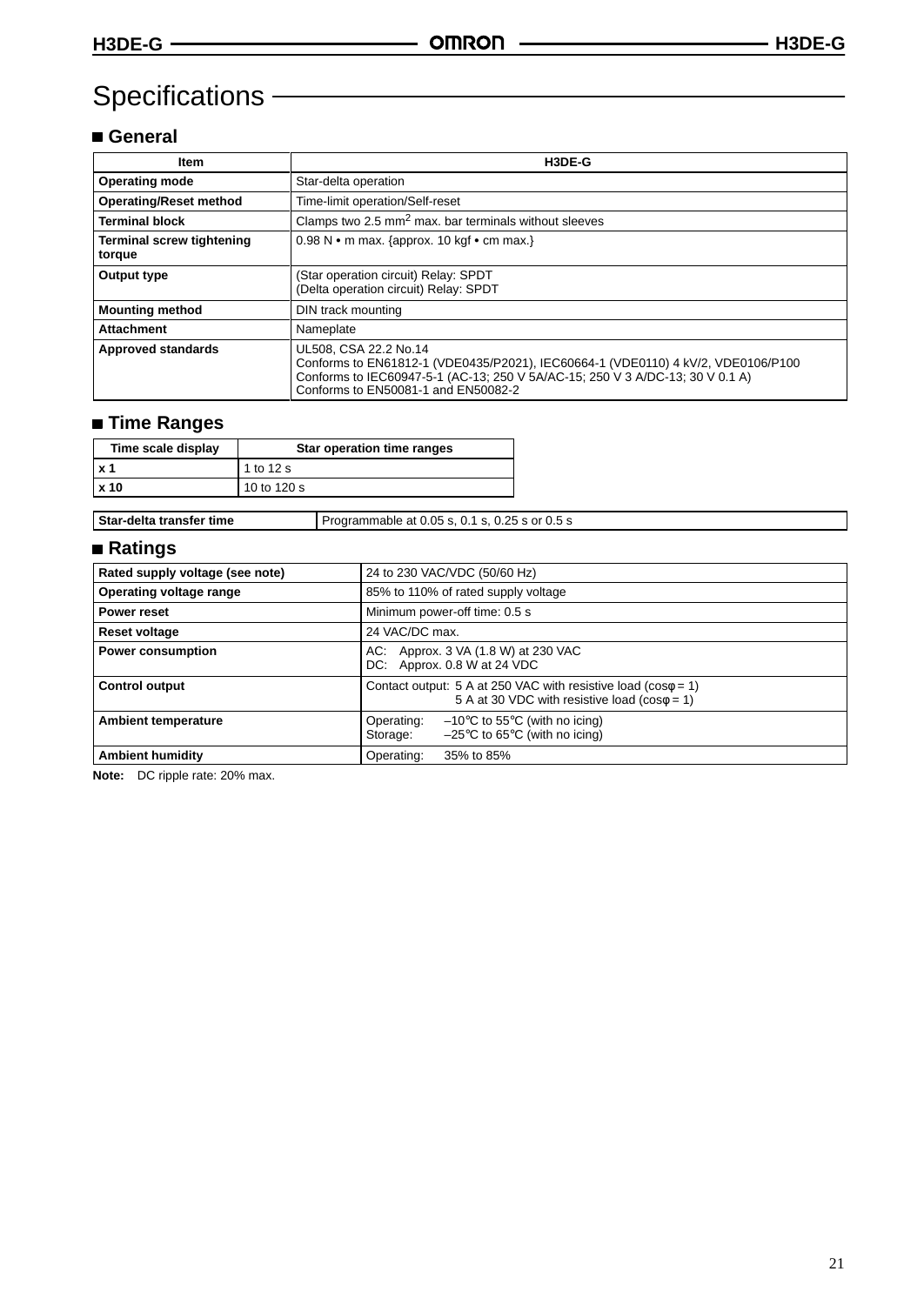## **Characteristics**

| <b>Accuracy of operating</b><br>time       | $±1\%$ max. of FS                                                                                                                                                                                                                                                                                                                                                                                                                                                                                                                                                                                                                                                                                                           |  |  |
|--------------------------------------------|-----------------------------------------------------------------------------------------------------------------------------------------------------------------------------------------------------------------------------------------------------------------------------------------------------------------------------------------------------------------------------------------------------------------------------------------------------------------------------------------------------------------------------------------------------------------------------------------------------------------------------------------------------------------------------------------------------------------------------|--|--|
| <b>Setting error</b>                       | $±10\% ± 0.05$ s max. of FS                                                                                                                                                                                                                                                                                                                                                                                                                                                                                                                                                                                                                                                                                                 |  |  |
| <b>Total tolerance of transfer</b><br>time | $\pm$ (25% FS + 5 ms) max.                                                                                                                                                                                                                                                                                                                                                                                                                                                                                                                                                                                                                                                                                                  |  |  |
| Influence of voltage                       | $\pm 0.5\%$ max, of FS                                                                                                                                                                                                                                                                                                                                                                                                                                                                                                                                                                                                                                                                                                      |  |  |
| Influence of temperature                   | $±2\%$ max. of FS                                                                                                                                                                                                                                                                                                                                                                                                                                                                                                                                                                                                                                                                                                           |  |  |
| <b>Insulation resistance</b>               | 100 M $\Omega$ min. at 500 VDC                                                                                                                                                                                                                                                                                                                                                                                                                                                                                                                                                                                                                                                                                              |  |  |
| Dielectric strength                        | Between current-carrying metal parts and exposed non-current-carrying metal parts: 2,000 VAC (50/60<br>Hz) for 1 min.<br>Between control output terminals and operating circuit: 2,000 VAC (50/60 Hz) for 1 min.<br>Between contacts not located next to each other: 1,000 VAC (50/60 Hz) for 1 min.                                                                                                                                                                                                                                                                                                                                                                                                                        |  |  |
| Impulse withstand<br>voltage               | 3 kV (between power supply terminals)<br>4.5 kV (between current-carrying metal parts and exposed non-current-carrying metal parts)                                                                                                                                                                                                                                                                                                                                                                                                                                                                                                                                                                                         |  |  |
| <b>Noise immunity</b>                      | Square-wave noise generated by noise simulator (pulse width: 100 ns/1 us, 1-ns rise) ±1.5 kV                                                                                                                                                                                                                                                                                                                                                                                                                                                                                                                                                                                                                                |  |  |
| <b>Static immunity</b>                     | Malfunction: 4 kV<br>Destruction: 8 kV                                                                                                                                                                                                                                                                                                                                                                                                                                                                                                                                                                                                                                                                                      |  |  |
| <b>Vibration resistance</b>                | Malfunction: 0.5-mm single amplitude at 10 to 55 Hz<br>Destruction: 0.75-mm single amplitude at 10 to 55 Hz                                                                                                                                                                                                                                                                                                                                                                                                                                                                                                                                                                                                                 |  |  |
| <b>Shock resistance</b>                    | 100 m/s <sup>2</sup> (approximately 10G)<br>Malfunction:<br>1,000 m/s <sup>2</sup> (approximately 100G)<br>Destruction:                                                                                                                                                                                                                                                                                                                                                                                                                                                                                                                                                                                                     |  |  |
| Life expectancy                            | 10 million operations min. (under no load at 1,800 operations/h)<br>Mechanical:<br>100,000 operations min. (5 A at 250 VAC, resistive load at 360 operations/h)<br>Electrical:                                                                                                                                                                                                                                                                                                                                                                                                                                                                                                                                              |  |  |
| <b>EMC</b>                                 | $(EMI)$ :<br>EN50081-1<br><b>Emission Enclosure:</b><br>EN55022 class B<br>Emission AC Mains:<br>EN55022 class B<br>Harmonic Current:<br>EN61000-3-2<br>Voltage Fluctuation and Flickering:<br>EN61000-3-3<br>(EMS):<br>EN50082-2<br>Immunity ESD:<br>EN61000-4-2:4 kV contact discharge (level 2)<br>8 kV air discharge (level 3)<br>Immunity RF-interference from AM Radio Waves:<br>ENV50140: 10 V/m (80 MHz and 1 GHz) (level 3)<br>Immunity RF-interference from Pulse-modulated Radio Waves:<br>ENV50204: 10 V/m (900 ±5 MHz) (level 3)<br>ENV50141: 10 V (0.15 to 80 MHz) (level 3)<br>Immunity Conducted Disturbance:<br>Immunity Burst:<br>EN61000-4-4:2 kV power line (level 3)<br>2 kV I/O signal line (level 4) |  |  |
| <b>Enclosure rating</b>                    | IP30 (IP20 for terminal block)                                                                                                                                                                                                                                                                                                                                                                                                                                                                                                                                                                                                                                                                                              |  |  |
| Weight                                     | Approx. 120 g                                                                                                                                                                                                                                                                                                                                                                                                                                                                                                                                                                                                                                                                                                               |  |  |

**Note:** For reference:

A maximum current of 0.15 A can be switched at 125 VDC (cosφ=1).

A maximum current of 0.1 A can be switched if L/R is 7 ms.

In both cases, a life of 100,000 operations can be expected.

The minimum applicable load is 10 mA at 5 VDC (failure level: P).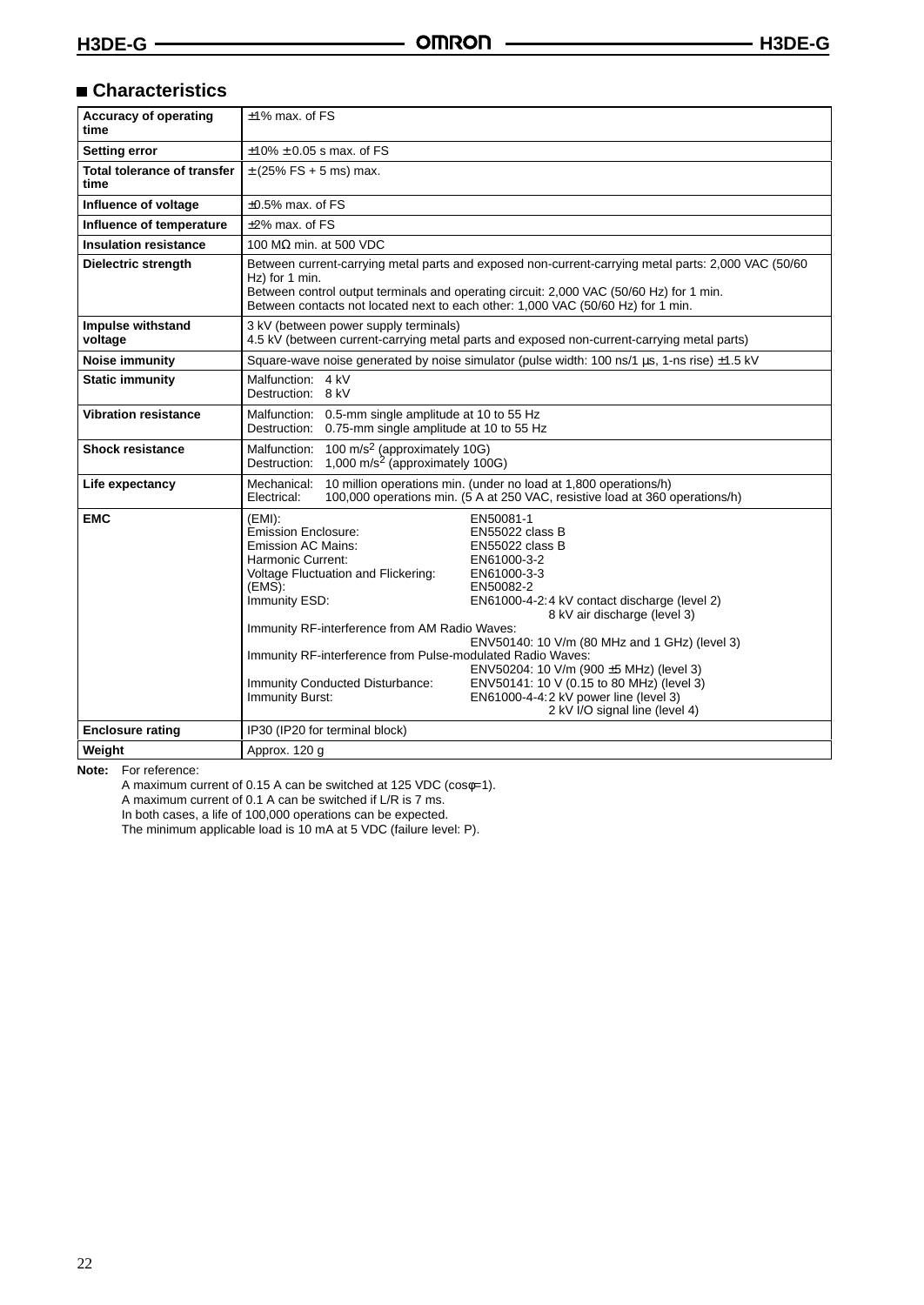## **Nomenclature**



## **Operation**





## **I/O Functions**

| Inputs         |                       | ---                                                                                                                           |
|----------------|-----------------------|-------------------------------------------------------------------------------------------------------------------------------|
| <b>Outputs</b> | <b>Control output</b> | Star output is turned OFF when the dial set value is reached and delta output is ON<br>after the preset transfer time elapses |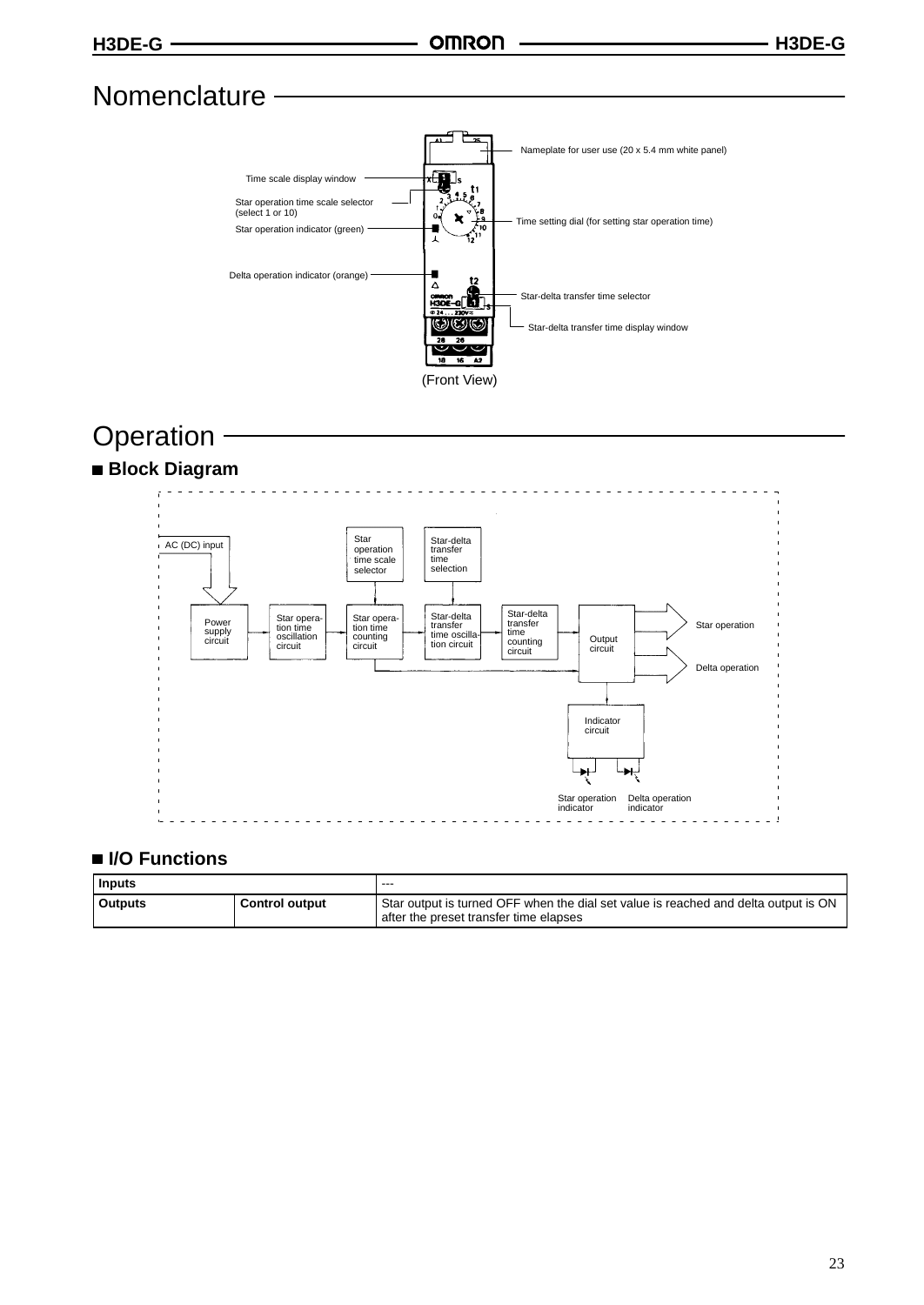#### **Basic Operation Time Unit Setting**

The star-delta transfer time is set to 0.05, 0.1, 0.25 or 0.5 with the star-delta transfer time selector on the lower-right side of the front panel and the set value appears in the star-delta transfer time display window below the selector.



#### **Time Scale Selection**

The star operation time scale selector on the upper-left side of the front panel can be set to 1 or 10 as a magnification.



#### **Time Setting**

The operation time of the Timer is set with the time setting dial.

## **Timing Charts**



**Note:** The reset time requires a maximum of 0.5 s.

## **Dimensions**

## Terminal block (black) **H3DE-G** 100  $12.7$  $-22.5 \overline{\curvearrowright}$ ₩  $\bigoplus$  $51$ Surface color: Light gray 5Y7/1 (OMRON) 36.9  $\blacksquare$ Terminal block (black)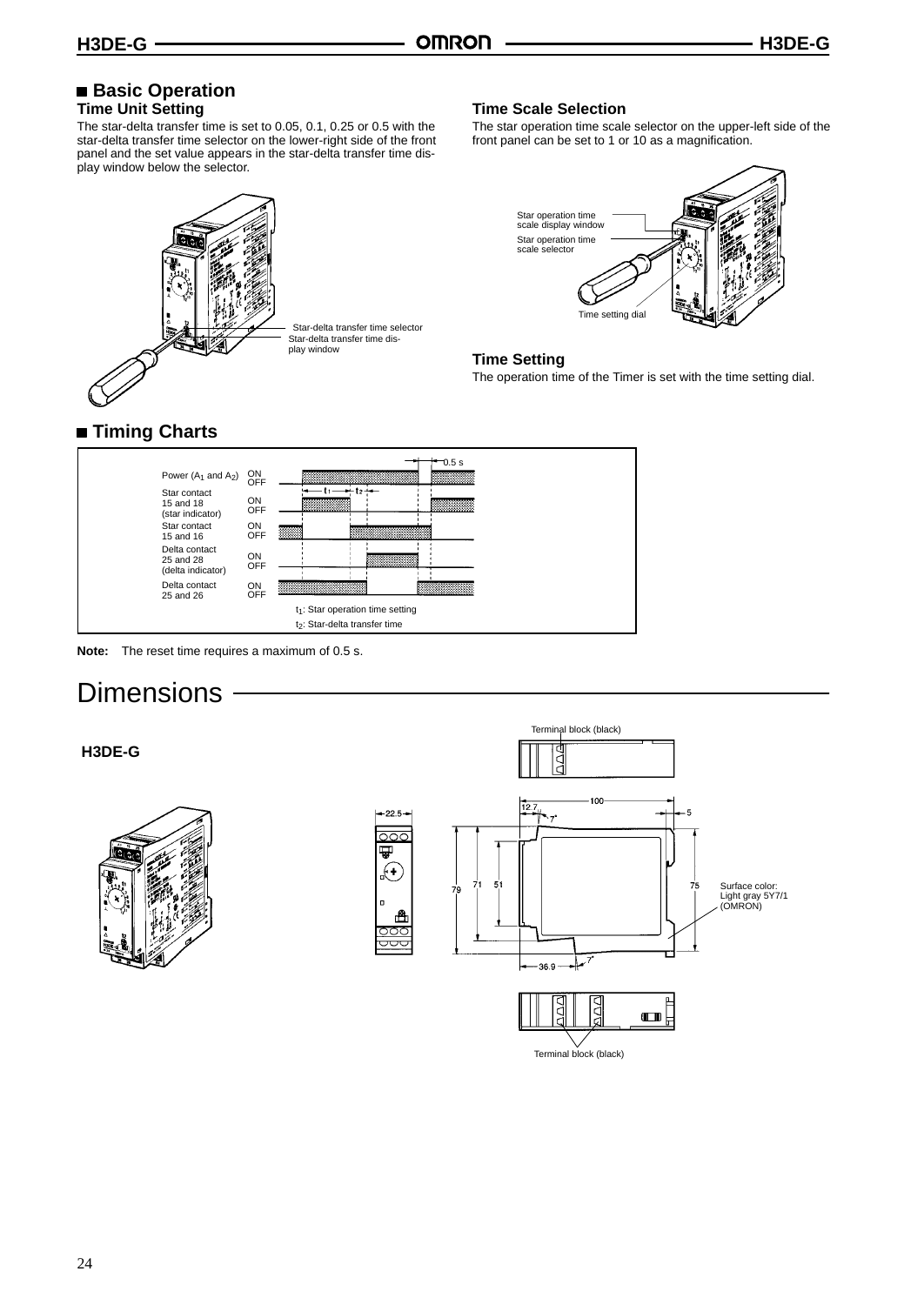## Installation

## **Terminal Arrangement**



**Note:** DC supply voltage does not require the designation of polarity.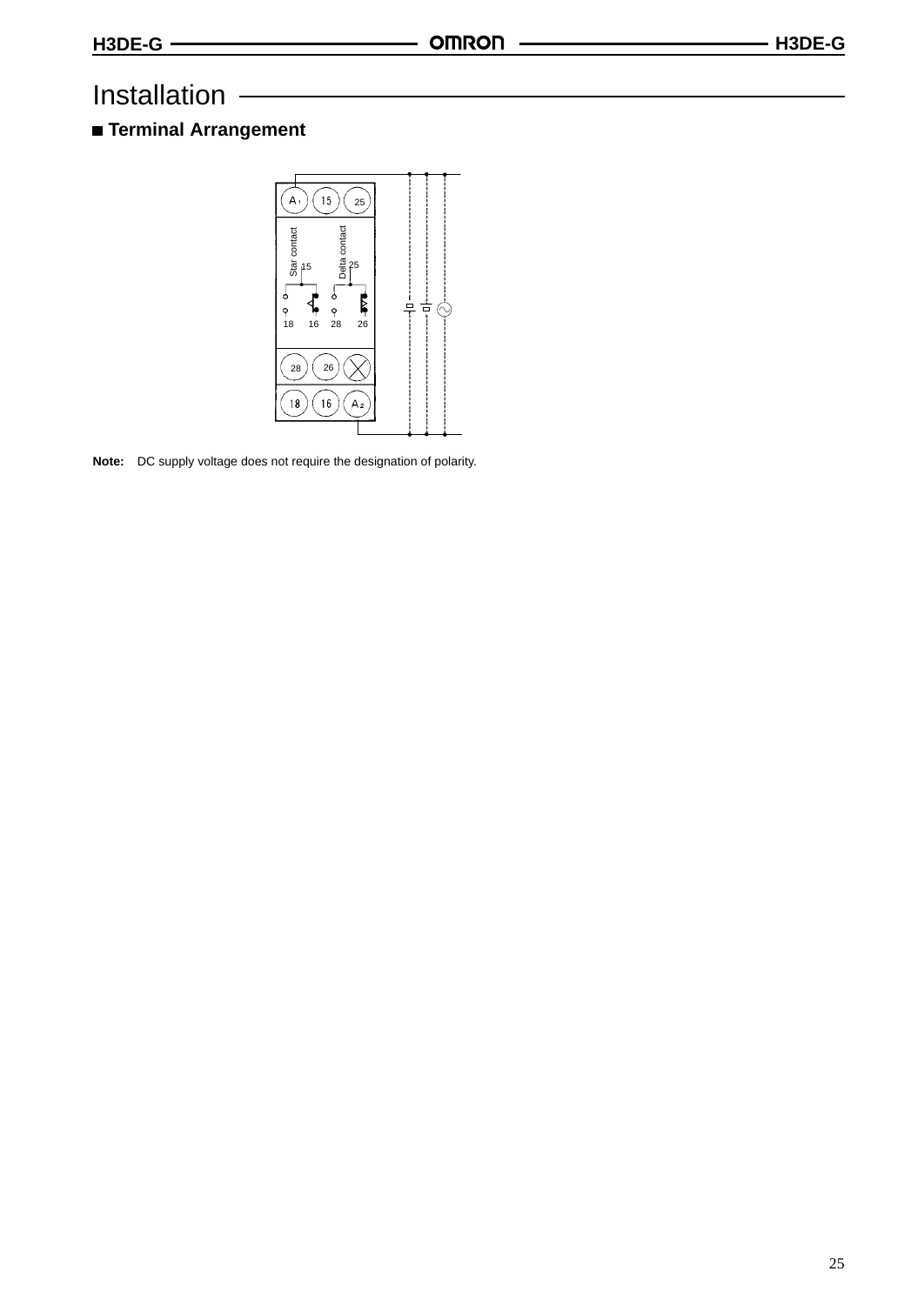# <span id="page-22-0"></span>**OMRON**

## **Solid-state Power OFF-delay Timer | H3DE-H**

- Two delay-time models available. 0.1 to 12 seconds (S Series) 1 to 120 seconds (L Series)
- Covers wide range of supply voltage.
- Conforms to EMC Standard (EN50081-2 and EN50082-2).



## Ordering Information

| <b>Supply voltage</b> | Model                              |                                   |  |
|-----------------------|------------------------------------|-----------------------------------|--|
|                       | S Series (time range: 0.1 to 12 s) | L Series (time range: 1 to 120 s) |  |
| 100 to 120 VAC        | H3DE-H                             | H3DE-H                            |  |
| 200 to 230 VAC        |                                    |                                   |  |
| 24 VAC/VDC            |                                    |                                   |  |
| 48 VAC/VDC            |                                    |                                   |  |

**Note:** Specify both the model number and supply voltage when ordering. Example: H3DE-H 24 VAC/DC S

> - Time span code - Supply voltage

## **Model Number Legend**

**H3DE - 1**

1. H: Power OFF-delay timer

## ■ Accessories (Order Separately)

| <b>Mounting Track</b> | 50 cm (l) x 7.3 mm (t) | <b>PFP-50N</b>  |
|-----------------------|------------------------|-----------------|
|                       | 1 m (l) x 7.3 mm (t)   | <b>PFP-100N</b> |
|                       | 1 m (l) x 16 mm (t)    | PFP-100N2       |
| <b>End Plate</b>      | PFP-M                  |                 |
| <b>Spacer</b>         | PFP-S                  |                 |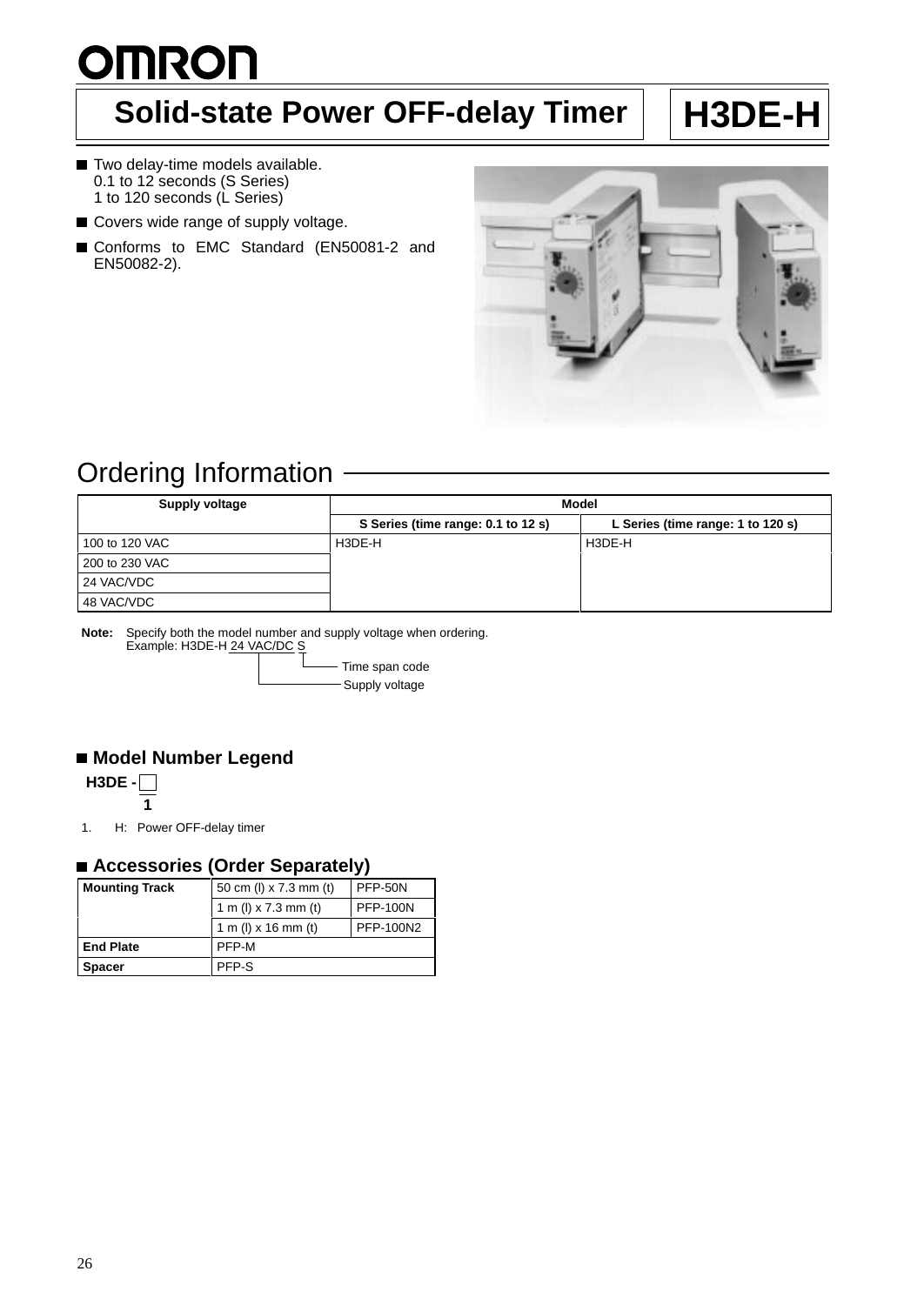## Specifications

## **General**

| Item                                       | H3DE-H                                                                                                                                                                                                                            |  |
|--------------------------------------------|-----------------------------------------------------------------------------------------------------------------------------------------------------------------------------------------------------------------------------------|--|
| <b>Operating mode</b>                      | Power OFF-delay                                                                                                                                                                                                                   |  |
| <b>Operating/Reset method</b>              | Instantaneous operation/Time-limit reset                                                                                                                                                                                          |  |
| <b>Terminal block</b>                      | Clamps Two 2.5 mm <sup>2</sup> max. bar terminals without sleeves                                                                                                                                                                 |  |
| <b>Terminal screw tightening</b><br>torque | 0.98 N • m max. {approx. 10 kgf • cm max.}                                                                                                                                                                                        |  |
| Output type                                | Relay: SPDT                                                                                                                                                                                                                       |  |
| <b>Mounting method</b>                     | DIN track mounting                                                                                                                                                                                                                |  |
| <b>Attachment</b>                          | Nameplate                                                                                                                                                                                                                         |  |
| <b>Approved standards</b>                  | UL508, CSA 22.2 No.14<br>Conforms to EN61812-1 (VDE0435/P2021), IEC60664-1 (VDE0110) 4 kV/2, VDE0106/P100<br>Conforms to IEC60947-5-1 (AC-13; 250 V 5A/AC-15; 250 V 3 A/DC-13; 30 V 0.1 A)<br>Conforms to EN50081-2 and EN50082-2 |  |

## **Time Ranges**

|          | Time scale display | Time ranges  | Min. power ON time |
|----------|--------------------|--------------|--------------------|
| S series | x 0.1 s            | 0.1 to 1.2 s | $0.1$ s minimum    |
|          | x <sub>1</sub> s   | 1 to 12 s    |                    |
| L series | $x1$ s             | 1 to 12 s    | 0.3 s minimum      |
|          | $x$ 10 s           | 10 to 120 s  |                    |

**Note:** The Timer will not operate if the specified power-on time is not kept. Be sure to supply power for at least the period specified.

### **Ratings**

| Rated supply voltage (see note) |                            | 100 to 120 VAC (50/60 Hz)<br>200 to 230 VAC (50/60 Hz)<br>24 VAC/VDC (50/60 Hz)<br>48 VAC/VDC (50/60 Hz)                           |
|---------------------------------|----------------------------|------------------------------------------------------------------------------------------------------------------------------------|
| Operating voltage range         |                            | 85% to 110% of rated supply voltage                                                                                                |
| <b>Power consumption</b>        | 24 VAC/VDC Type            | AC: Approx. 0.3 VA (0.2 W) at 24 VAC<br>DC: Approx. 0.2 W at 24 VDC                                                                |
|                                 | <b>48 VAC/VDC Type</b>     | AC: Approx. 0.5 VA (0.5 W) at 48 VAC<br>DC: Approx. 0.5 W at 48 VDC                                                                |
|                                 | <b>100 to 120 VAC Type</b> | AC: Approx. 0.8 VA (0.7 W) at 120 VAC                                                                                              |
|                                 | 200 to 230 VAC Type        | AC: Approx. 1.6 VA (1.0 W) at 230 VAC                                                                                              |
| <b>Control output</b>           |                            | Contact output: 5 A at 250 VAC with resistive load ( $cos\phi = 1$ )<br>5 A at 30 VDC with resistive load ( $cos\phi = 1$ )        |
| <b>Ambient temperature</b>      |                            | $-10^{\circ}$ C to 55 $^{\circ}$ C (with no icing)<br>Operating:<br>$-25^{\circ}$ C to 65 $^{\circ}$ C (with no icing)<br>Storage: |
| <b>Ambient humidity</b>         |                            | Operating:<br>35% to 85%                                                                                                           |

**Note:** The ripple in DC power supply must be 20% max. A single-phase, full-wave rectifying power supply can be connected if the ripple output of the power supply is a maximum of 20% of the whole output.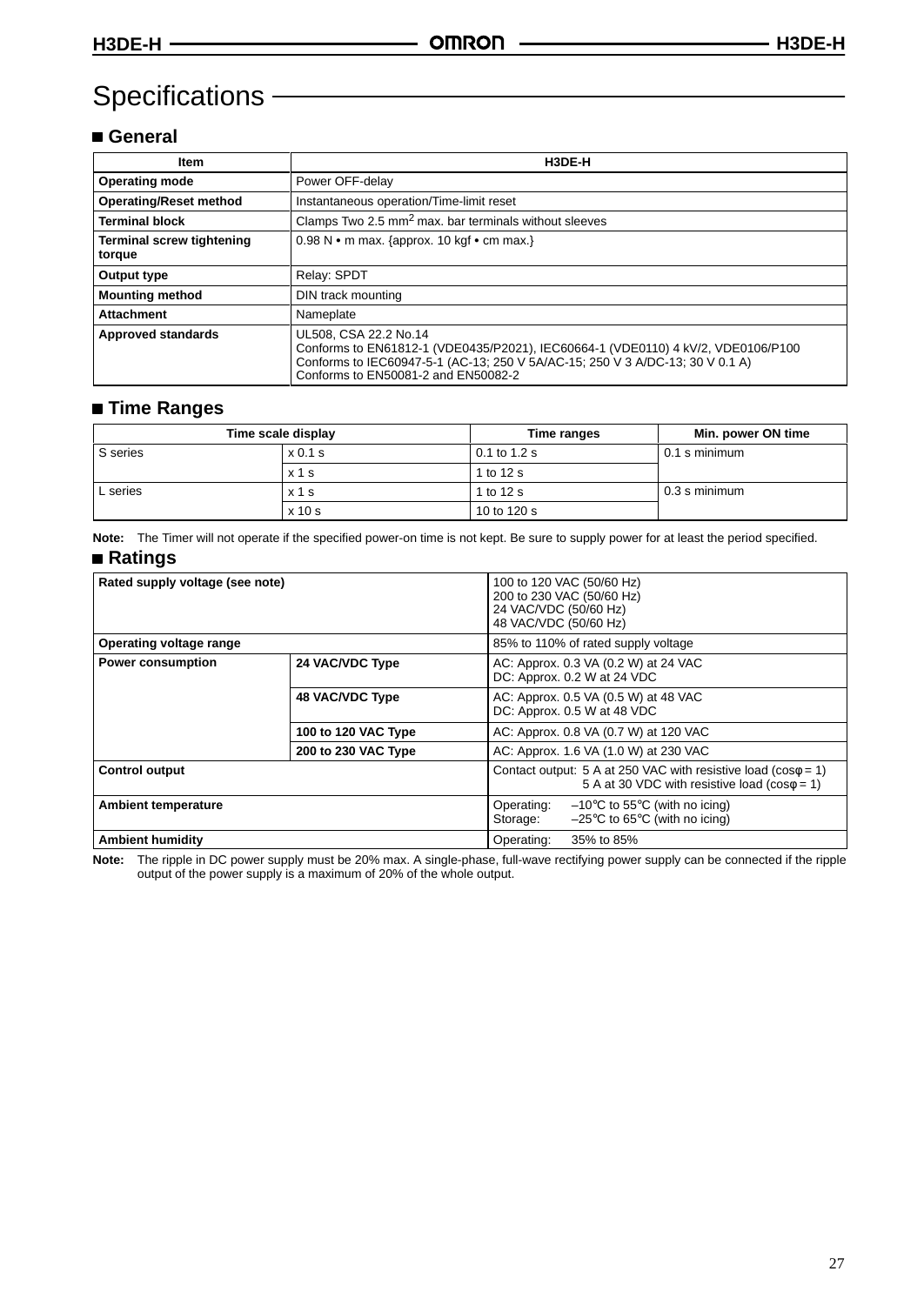## **Characteristics**

| <b>Accuracy of operating</b><br>time | $\pm$ 1% max. of FS ( $\pm$ 1% $\pm$ 10 ms max. at 1.2-s range)                                                                                                                                                                                                                                                                                                                                                                                                                                                                                                                                                                                                                                                      |  |
|--------------------------------------|----------------------------------------------------------------------------------------------------------------------------------------------------------------------------------------------------------------------------------------------------------------------------------------------------------------------------------------------------------------------------------------------------------------------------------------------------------------------------------------------------------------------------------------------------------------------------------------------------------------------------------------------------------------------------------------------------------------------|--|
| <b>Setting error</b>                 | $±10\% ± 0.05$ s max, of FS                                                                                                                                                                                                                                                                                                                                                                                                                                                                                                                                                                                                                                                                                          |  |
| Influence of voltage                 | $\pm 0.5\%$ max. of FS ( $\pm 0.5\%$ $\pm 10$ ms max. at 1.2-s range)                                                                                                                                                                                                                                                                                                                                                                                                                                                                                                                                                                                                                                                |  |
| Influence of temperature             | $\pm$ 2% max. of FS ( $\pm$ 2% $\pm$ 10 ms max. at 1.2-s range)                                                                                                                                                                                                                                                                                                                                                                                                                                                                                                                                                                                                                                                      |  |
| <b>Insulation resistance</b>         | 100 M $\Omega$ min. at 500 VDC                                                                                                                                                                                                                                                                                                                                                                                                                                                                                                                                                                                                                                                                                       |  |
| <b>Dielectric strength</b>           | Between current-carrying metal parts and exposed non-current-carrying metal parts: 2,000 VAC (50/60)<br>Hz) for 1 min.<br>Between control output terminals and operating circuit: 2,000 VAC (50/60 Hz) for 1 min.<br>Between contacts not located next to each other: 1,000 VAC (50/60 Hz) for 1 min.                                                                                                                                                                                                                                                                                                                                                                                                                |  |
| Impulse withstand<br>voltage         | 3 kV (or 1 kV for 24/48 VAC/VDC models) (between power supply terminals)<br>4.5 kV (or 1.5 kV for 24/48 VAC/VDC models) (between current-carrying metal parts and exposed<br>non-current-carrying metal parts)                                                                                                                                                                                                                                                                                                                                                                                                                                                                                                       |  |
| <b>Noise immunity</b>                | Square-wave noise generated by noise simulator (pulse width: 100 ns/1 µs, 1-ns rise) ±1.5 kV (between<br>power supply terminals)                                                                                                                                                                                                                                                                                                                                                                                                                                                                                                                                                                                     |  |
| <b>Static immunity</b>               | Malfunction: 4 kV<br>Destruction: 8 kV                                                                                                                                                                                                                                                                                                                                                                                                                                                                                                                                                                                                                                                                               |  |
| <b>Vibration resistance</b>          | Malfunction: 0.5-mm single amplitude at 10 to 55 Hz<br>Destruction: 0.75-mm single amplitude at 10 to 55 Hz                                                                                                                                                                                                                                                                                                                                                                                                                                                                                                                                                                                                          |  |
| <b>Shock resistance</b>              | 100 m/s <sup>2</sup> (approximately 10G)<br>Malfunction:<br>1,000 m/s <sup>2</sup> (approximately 100G)<br>Destruction:                                                                                                                                                                                                                                                                                                                                                                                                                                                                                                                                                                                              |  |
| Life expectancy                      | 10 million operations min. (under no load at 1,200 operations/h)<br>Mechanical:<br>100,000 operations min. (5 A at 250 VAC, resistive load at 1,200 operations/h)<br>Electrical:                                                                                                                                                                                                                                                                                                                                                                                                                                                                                                                                     |  |
| <b>EMC</b>                           | $(EMI)$ :<br>EN50081-2<br>Emission Enclosure:<br>EN55022 class A<br>Emission AC Mains:<br>EN55022 class A<br>Harmonic Current:<br>EN61000-3-2<br>Voltage Fluctuation and Flickering:<br>EN61000-3-3<br>(EMS):<br>EN50082-2<br>Immunity ESD:<br>EN61000-4-2:4 kV contact discharge (level 2)<br>8 kV air discharge (level 3)<br>Immunity RF-interference from AM Radio Waves:<br>ENV50140: 10 V/m (80 MHz and 1 GHz) (level 3)<br>Immunity RF-interference from Pulse-modulated Radio Waves:<br>ENV50204: 10 V/m (900 ±5 MHz) (level 3)<br>ENV50141: 10 V (0.15 to 80 MHz) (level 3)<br>Immunity Conducted Disturbance:<br>Immunity Burst:<br>EN61000-4-4:2 kV power line (level 3)<br>2 kV I/O signal line (level 4) |  |
| <b>Enclosure rating</b>              | IP30 (IP20 for terminal block)                                                                                                                                                                                                                                                                                                                                                                                                                                                                                                                                                                                                                                                                                       |  |
| Weight                               | Approx. 120 q                                                                                                                                                                                                                                                                                                                                                                                                                                                                                                                                                                                                                                                                                                        |  |

**Note:** For reference:

A maximum current of 0.15 A can be switched at 125 VDC (cosφ=1).

A maximum current of 0.1 A can be switched if L/R is 7 ms.

In both cases, a life of 100,000 operations can be expected.

The minimum applicable load is 100 mA at 5 VDC (failure level: P).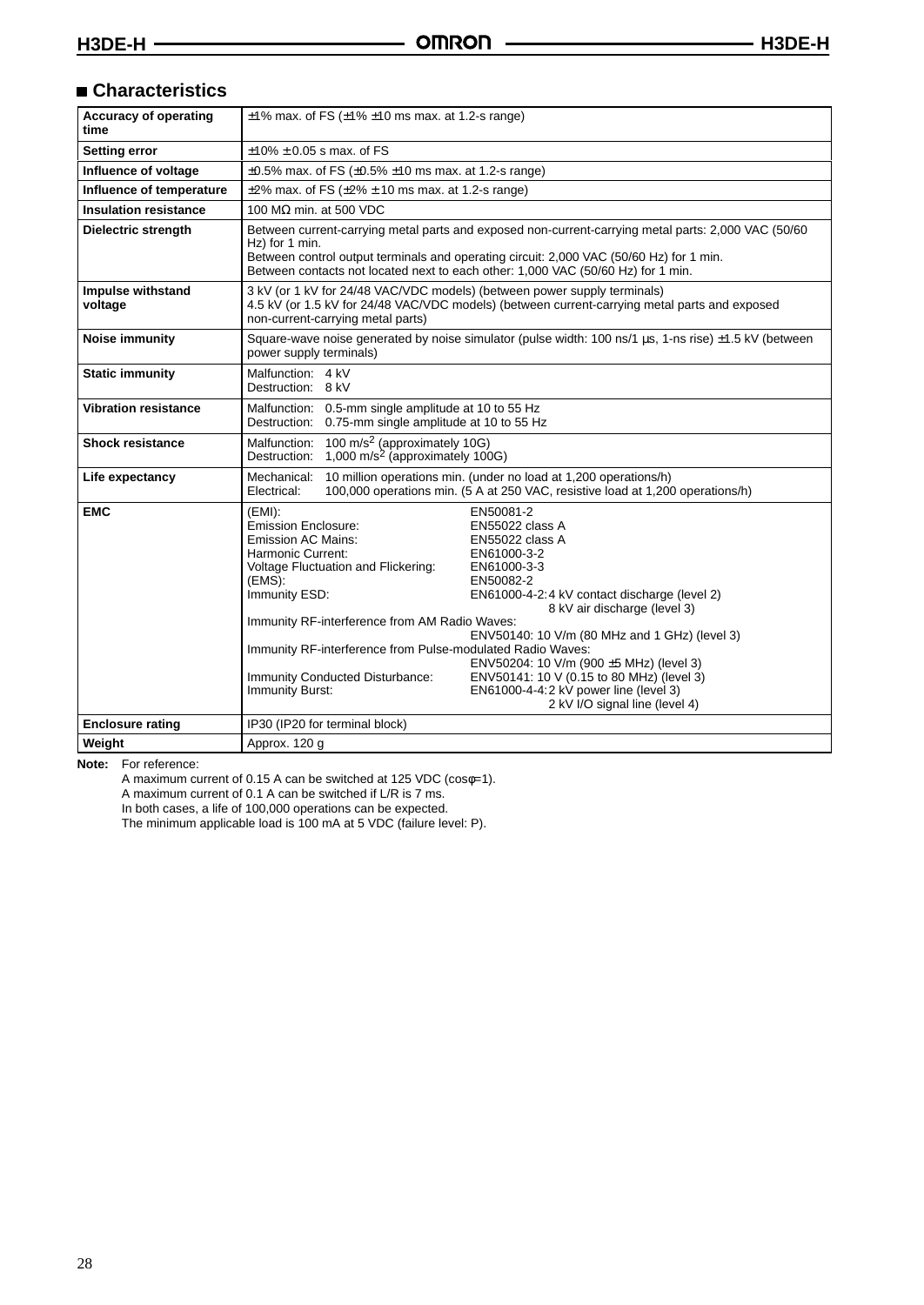## **Nomenclature**



## **Operation**

## **Block Diagram**

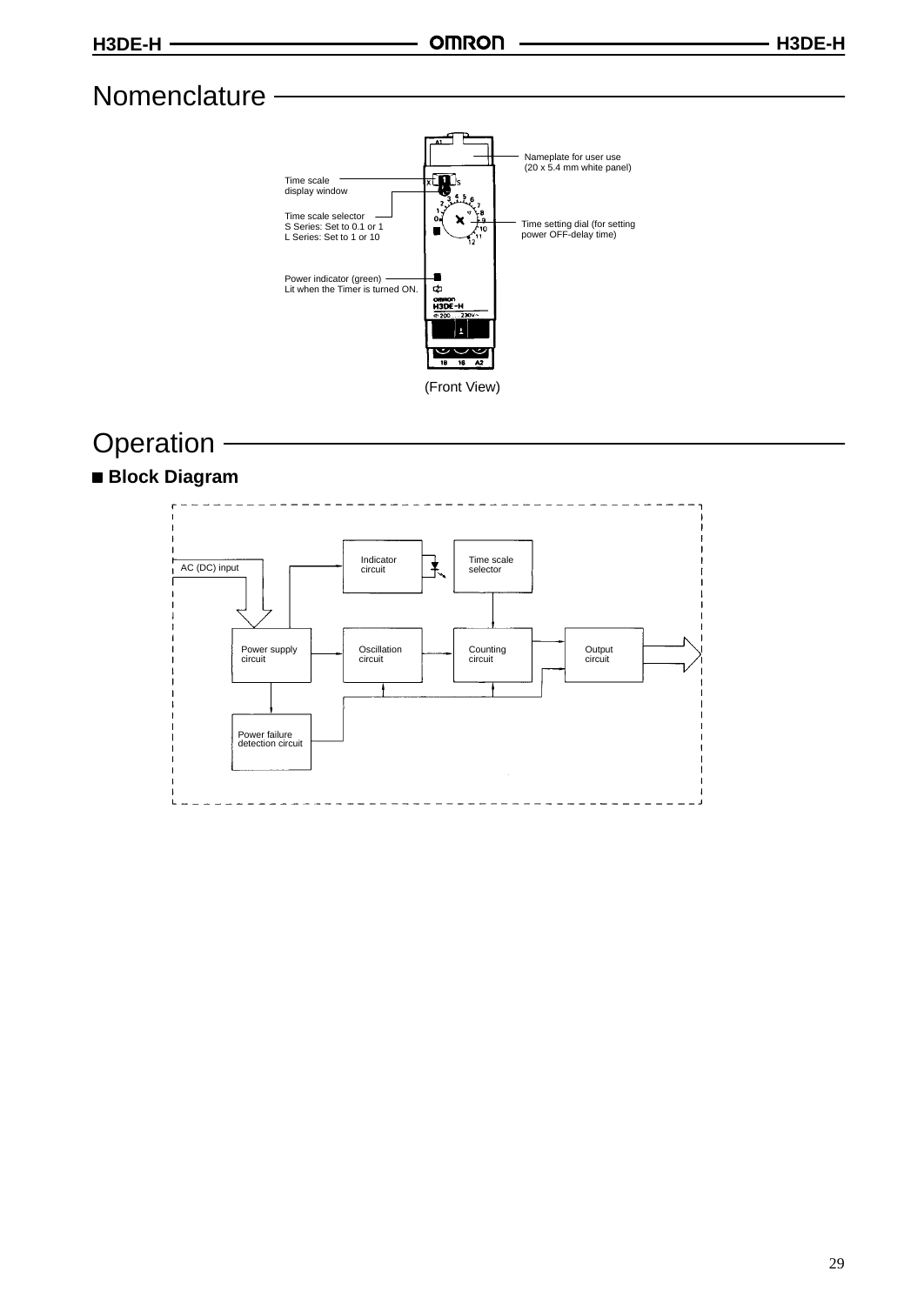## ■ **I/O Functions**

| <b>Inputs</b>  |                   | $- - -$                                                                                                                                                                                                        |
|----------------|-------------------|----------------------------------------------------------------------------------------------------------------------------------------------------------------------------------------------------------------|
| <b>Outputs</b> | Control<br>output | The Timer operates instantaneously when the Timer is turned ON. The Timer is in counting<br>operation after the Timer is turned OFF and the output of the Timer is turned OFF when the<br>preset time elapses. |

## **Basic Operation**

#### **Time Scale Selection**

The time scale selector on the upper left-hand side of the front panel of the S Series can be set to 0.1 or 1 and that of the L Series can be set to 1 or 10 as magnification coefficients.



## **Timing Charts**



Rt: Minimum power-on time (S-series: 0.1 s min.; L-series: 0.3 s min.) (The output may never turn ON if this time or more is not ensured.)

#### **Time Setting**

The operating time of the Timer is set with the time setting dial.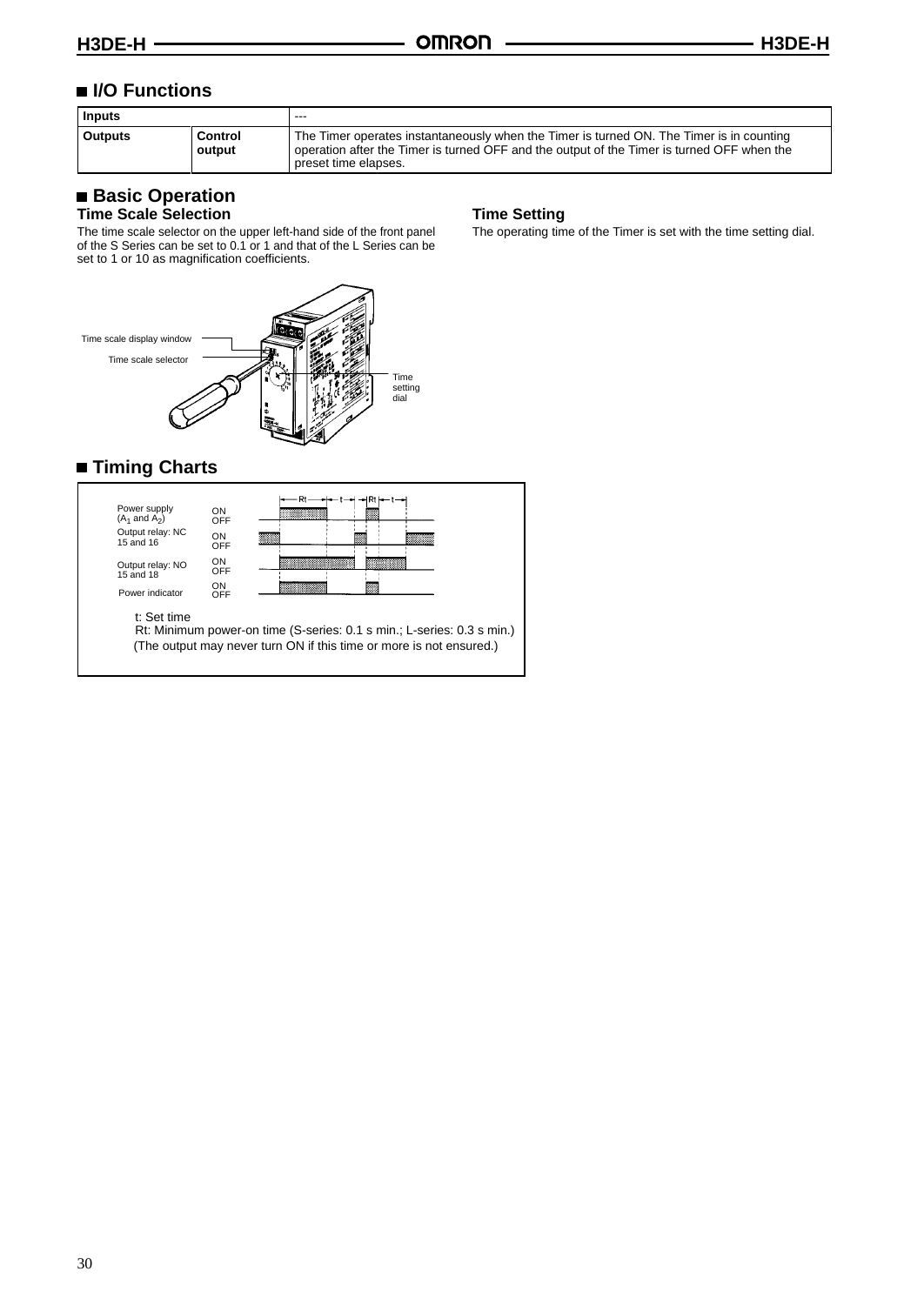## **Dimensions**

**H3DE-H**





## Installation

## **Terminal Arrangement**



**Note:** DC supply voltage does not require the designation of polarity.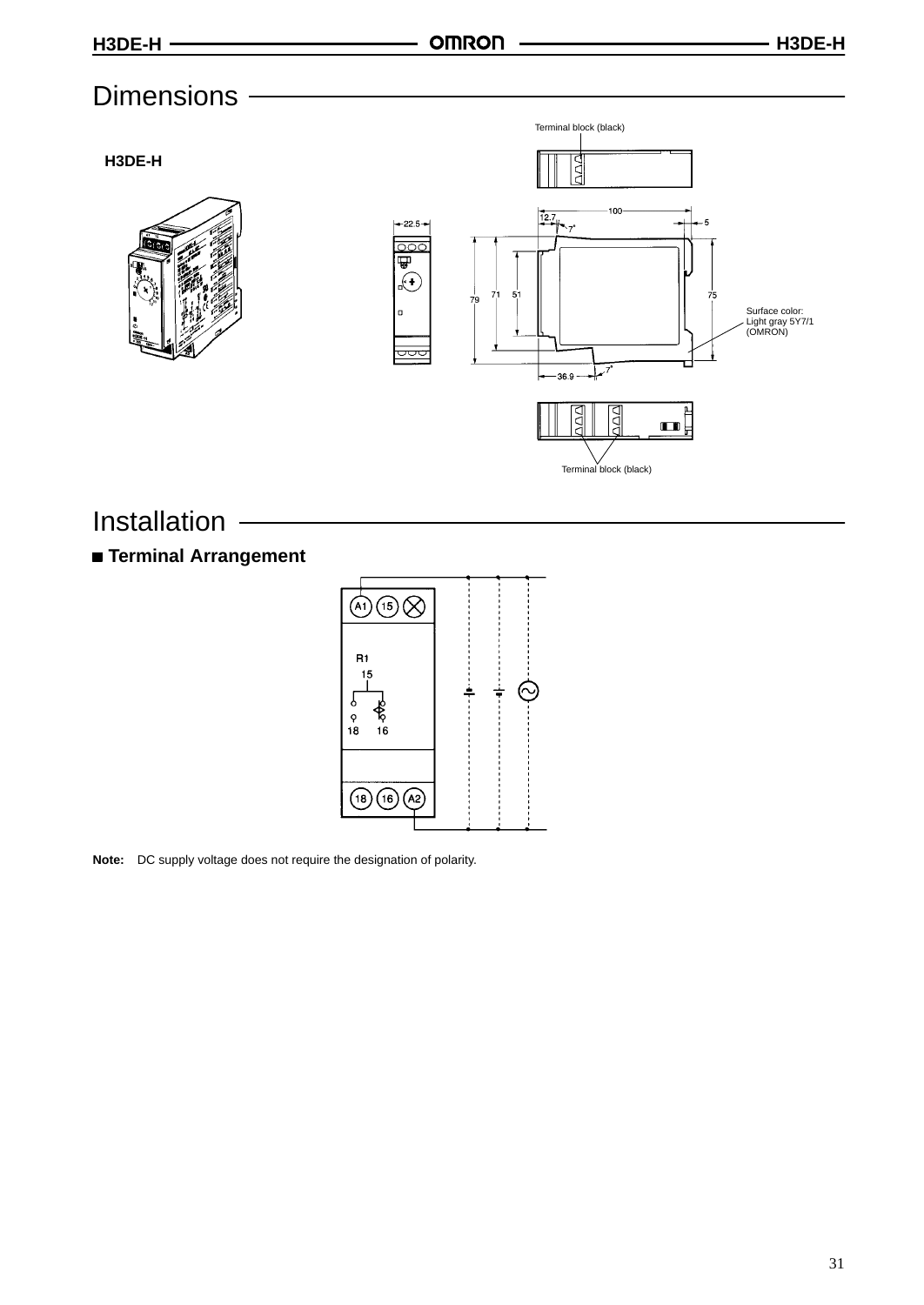## <span id="page-28-0"></span>Accessories (Order Separately) -

**Note:** The undermentioned is common for all H3DE models.

**Note:** All units are in millimeters unless otherwise indicated.

### **Dimensions**

## **Mounting Track**

**PFP-100N, PFP-50N PFP-100N2**







**L: Length**





32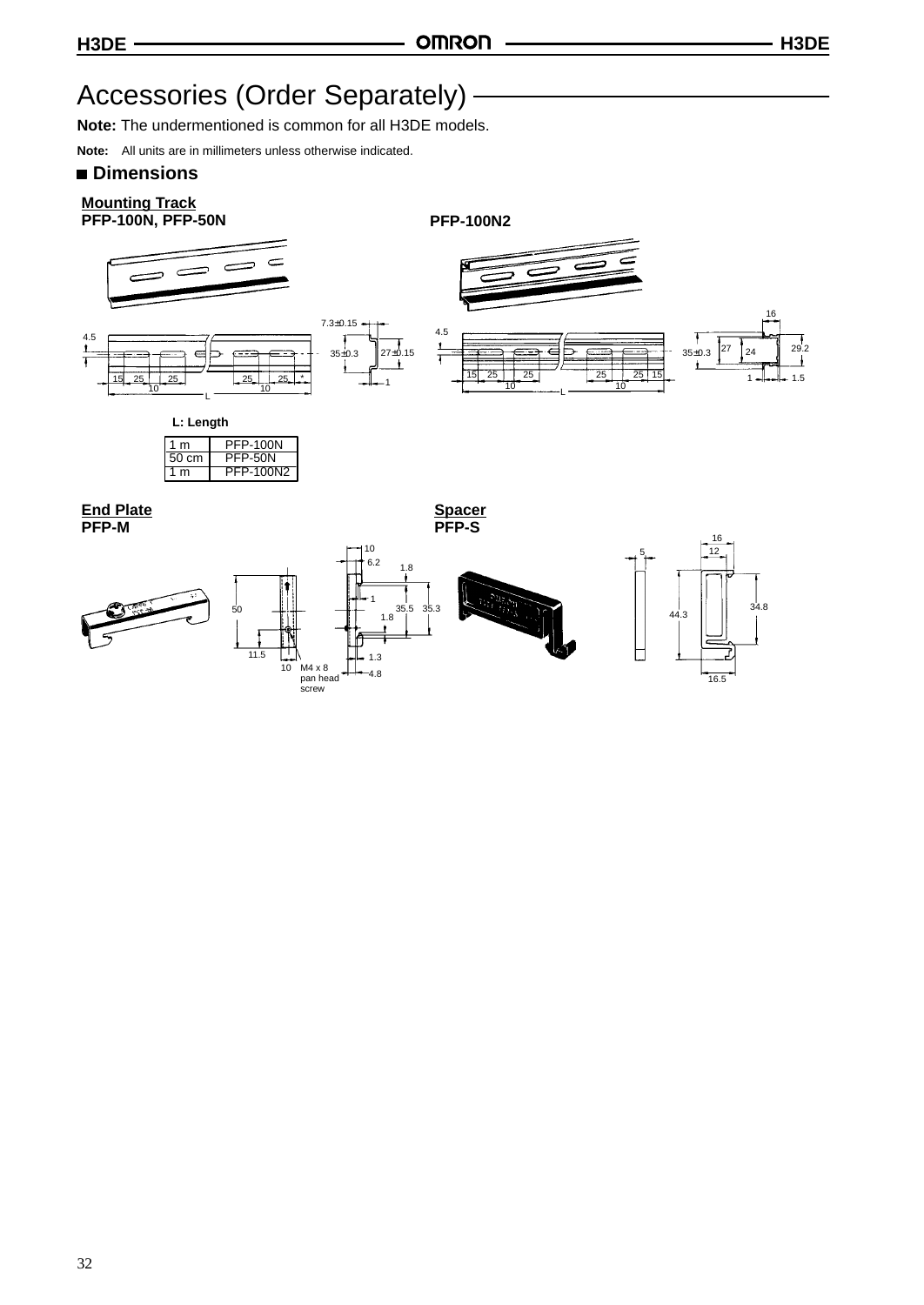## <span id="page-29-0"></span>**Precautions**

**Note:** The undermentioned is common for all H3DE models.

### **Changing of Setting**

**NOTICE:** Do not change the time unit, time scale, operating mode, or output type selector switch while the Timer is in operation or malfunction could result.

#### **Mounting and Dismounting**

The H3DE should be mounted as horizontally as possible.

When mounting the H3DE on a socket mounting track, hook portion (A) of the Timer to an edge of the track first, and then depress the Timer in the direction of (B).



When dismounting the H3DE, pull out portion (C) with a flat-blade screwdriver and remove the Timer from the mounting track.



The H3DE can be mounted and dismounted with ease if a distance of 30 mm or more is kept between the H3DE and the top surface of other equipment located below the H3DE.

#### **Power Supplies**

The H3DE Series is provided with a transformerless power supply system. An electric shock may be received if the input terminal or the output type selector switch is touched while power is being supplied.

Use the bar terminal for wiring the H3DE. Using a stranded-wire terminal may cause a short-circuit due to a stray wire entering into the Timer.

Both AC and DC power supplies can be connected to the power input terminals without regarding polarity.

With the H3DE only, a DC power supply must be connected to the power input terminals as designated according to the polarity of the terminals.

A DC power supply can be connected if its ripple factor is 20% or less and the mean voltage is within the rated operating voltage range of the Timer.

Connect the power supply voltage through a relay or switch in such a way that the voltage reaches a fixed value at once or the Timer may not be reset or a timer error could result.

For the power supply of an input device, use an isolating transformer, of which the primary and secondary windings are mutually isolated and the secondary winding is not grounded.



The H3DE-H has a large inrush current; provide sufficient power supply capacity. If the power supply capacity is too small, there may be delays in turning ON the output.

#### ■ Installation

If the load current is continuously being supplied to the Timer for a long period of time, be sure to provide the mounting clearance as shown in the figure below. If used under the conditions other than those specified below, the life of internal components may be shortened due to an excessive rise in the internal temperature.

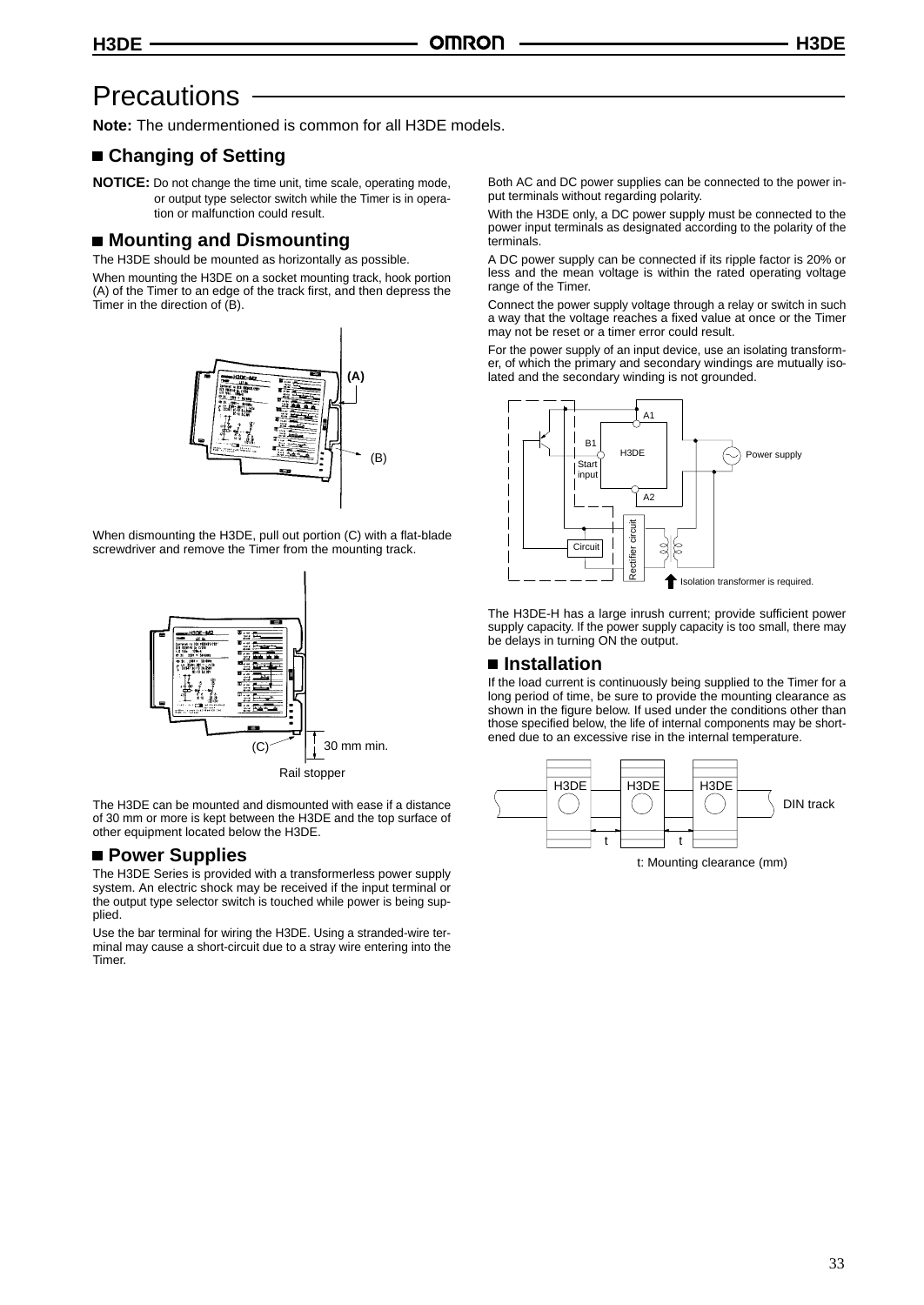#### **Switching Current vs. Ambient Temperature (When Mounting Two or More H3DE Units Side-by-Side)**



(Measurement Condition: Input voltage of 230 VAC)

## ■ Input/Output

#### **Relationship between Input and Power Supply Circuits**



Since the input circuit and the power supply circuit are configured independently, the input circuit can be turned on or off irrespective of the on/off state of the power supply.

It must be noted that a voltage equivalent to the power supply voltage is applied to the input circuit.

When connecting a relay or a transistor as an external signal input device, pay attention to the following points to prevent short-circuiting due to a sneak current to the transformerless power supply.

If a relay or transistor is connected to two or more Timers, the input terminals of those Timers must be wired properly so that they will not be different in phase or the terminals will be short-circuited to one another (refer to the figures below).



The H3DE Series is provided with a transformerless power supply system.

#### ■ Input Wires

The input wires must be as short as possible. If the floating capacity of wires exceeds 2,000 pF (approx. 17 m for cables with 120 pF/m), the operation will be affected. Pay particular attention when using shielded cables.

## **Wiring (H3DE-H)**

The H3DE has a high impedance circuit. Therefore, the H3DE may not be reset if the H3DE is influenced by inductive voltage. In order to eliminate any influence of inductive voltage, the wires connected to the H3DE must be as short as possible and should not be installed alongside power lines. If the H3DE is influenced by inductive voltage that is 30% or more of the rated voltage, connect a CR filter with a capacitance of approximately  $0.1 \mu$ F and a resistance of approximately 120  $\Omega$  or a bleeder resistor between the power supply terminals. If there is any residual voltage due to current leakage, connect a bleeder resistor between the power supply terminals.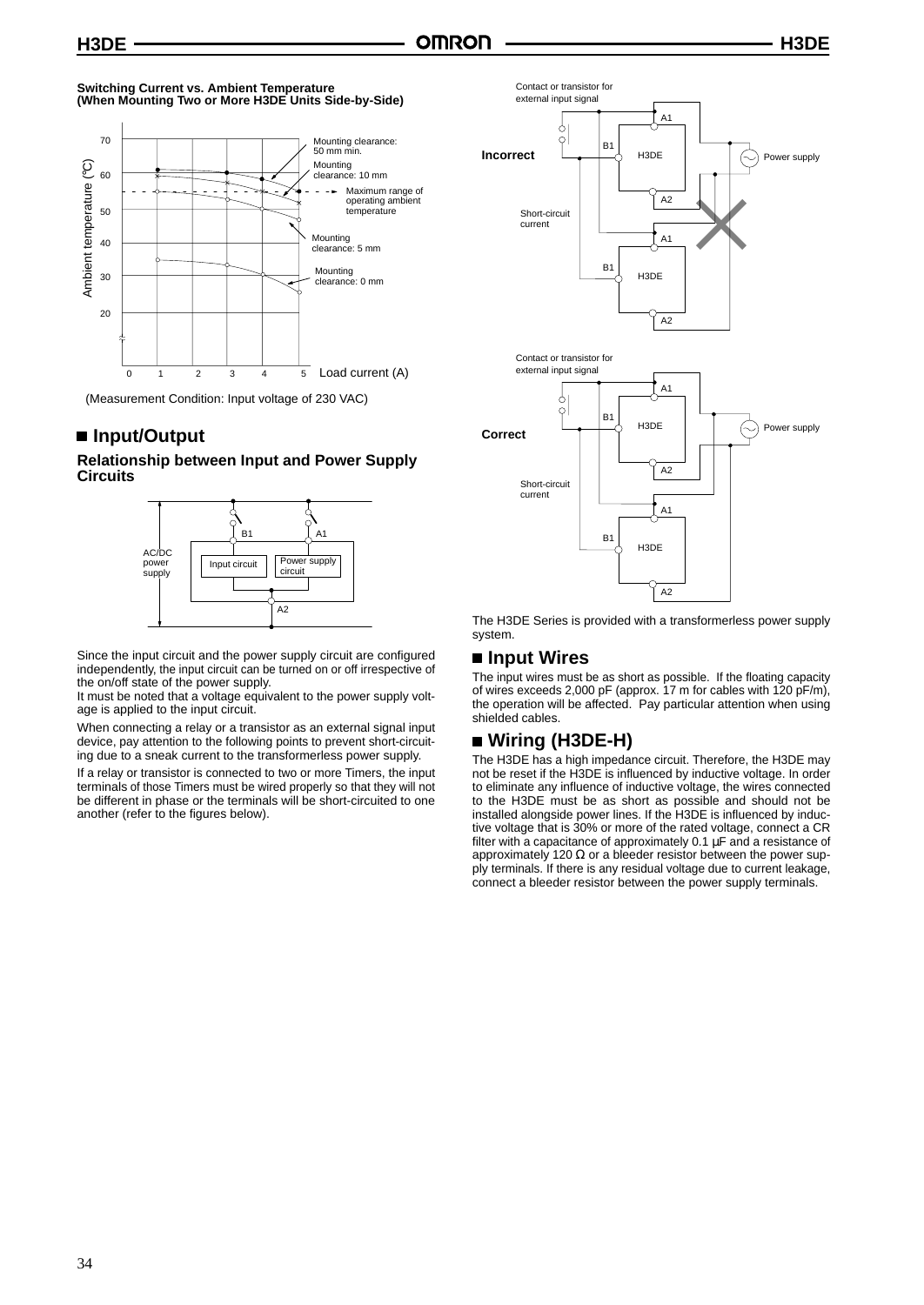## **Operation (H3DE-H)**

An interval of 3 s minimum is required to turn on the H3DE after the H3DE is turned off. If the H3DE is turned on and off repeatedly with an interval of shorter than 3 s, the internal parts of the H3DE may deteriorate and the H3DE may malfunction.



If it is required that the output be turned on repeatedly with an interval of shorter than 3 s, consider use of the H3DE-M2/-M1 in mode D (signal OFF-delay).

### **Precautions for VDE Conformance**

The H3DE as a built-in timer conforms to VDE 0435/P2021 provided that the following conditions are satisfied:

The output section of the H3DE is provided only with basic isolation. To ensure reinforced isolation required by the VDE standards, pro vide supplementary basic isolation on the load side connected to the output.

The H3DE itself is designed according to the following:

- Overvoltage category III
- Pollution degree 2

On the above basis:

Operation parts on the front and bottom: Reinforced isolation

– With clearance of 5.5 mm and creepage distance of 5.5 mm at 230 VAC

Output: Basic isolation

– With clearance of 3 mm and creepage distance of 3 mm at 230 VAC

## ■ Environment

When using the Timer in an area with excess electronic noise, sepa rate the Timer, wiring, and the equipment which generates the input signals as far as possible from the noise sources. It is also recom mended to shield the input signal wiring to prevent electronic inter ference.

Organic solvents (such as paint thinner), as well as very acidic or basic solutions can damage the outer casing of the Timer.

Do not use the Timer in places where it is exposed to dust, corrosive gas, or direct sunlight.

When storing the Timer, make sure that the ambient temperature and humidity are within the rated values. Leave the Timer at room temperature for at least three hours before using the Timer if it has been stored at an ambient temperature of -10°C or below.

#### **Others**

If the Timer is mounted on a control board, dismount the Timer from the control board or short-circuit the circuitry of the power board be fore carrying out a voltage withstand test between the electric circuitry and non current-carrying metal part of the Timer, in order to prevent the internal circuitry of the Timer from damage.

It must be noted that although the electrical life expectancy of the H3DE Timer shown in the catalog is the same as the H3DR Timer shown in the catalog, the actual performance varies because the built-in relays are different as follows:

Built-in relay for the H3DR: G2R; 100,000 operations min.

(10 A for SPDT and 5 A for DPDT at 250 VAC, resistive load at 1,800 operations/h.)

Built-in relay for the H3DE: G6RN; 50,000 operations min. (8 A at 250 VAC, resistive load at 360 operations/h.)